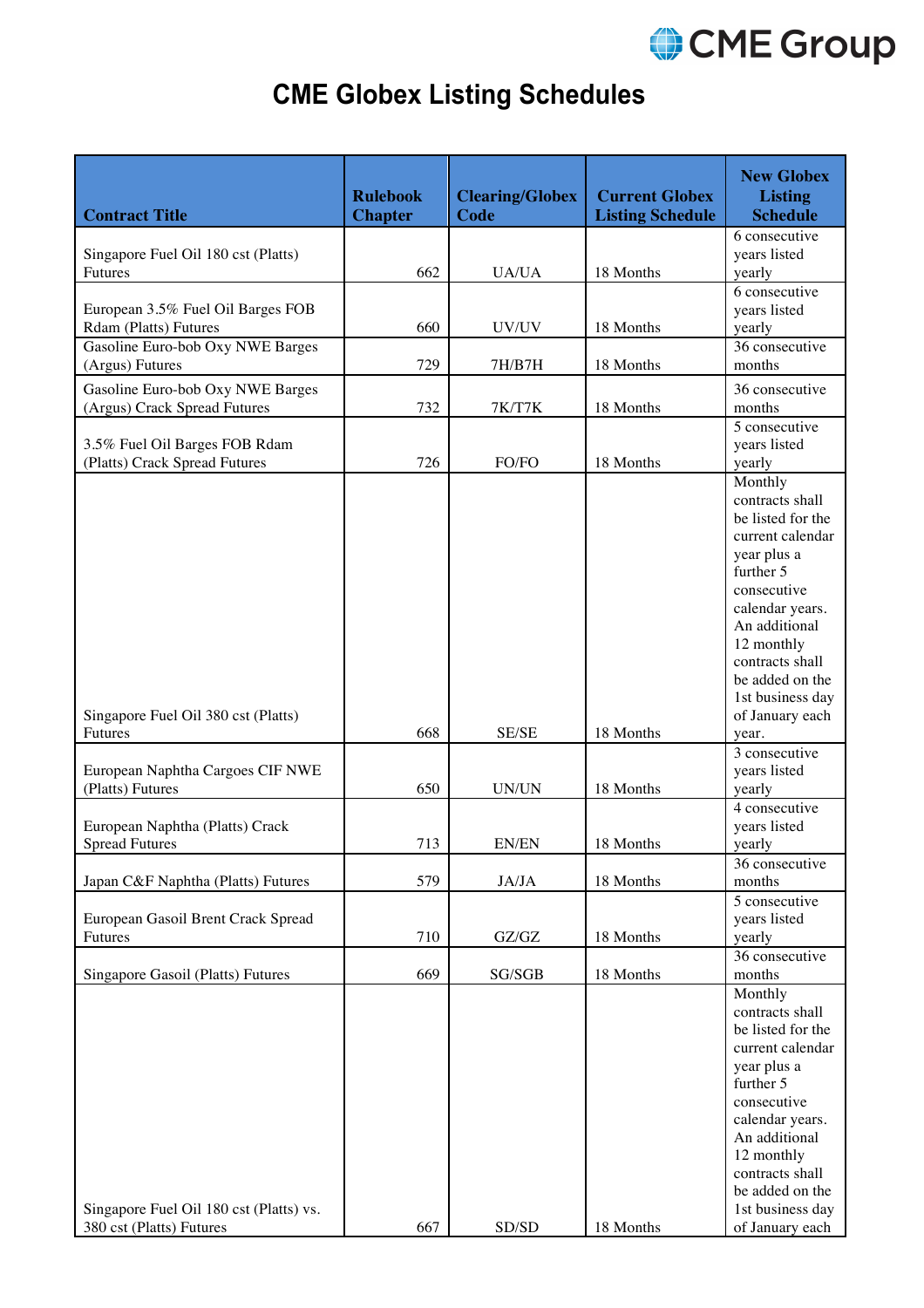|                                                          |      |                |                 | year.                            |
|----------------------------------------------------------|------|----------------|-----------------|----------------------------------|
|                                                          |      |                |                 |                                  |
|                                                          |      |                |                 |                                  |
|                                                          |      |                |                 |                                  |
|                                                          |      |                |                 |                                  |
|                                                          |      |                |                 |                                  |
| 1% Fuel Oil Cargoes FOB NWE                              |      |                |                 |                                  |
| (Platts) vs. 3.5% Fuel Oil Barges FOB                    |      |                |                 | 52 consecutive                   |
| <b>Rdam (Platts) Futures</b>                             | 665  | FS/FSS         | 18 Months       | months                           |
|                                                          |      |                |                 | 1 month and the<br>following     |
|                                                          |      |                |                 | month listed 10                  |
|                                                          |      |                |                 | days prior to the                |
| Gasoline Euro-bob Oxy NWE Barges                         |      |                |                 | start of the                     |
| (Argus) BALMO Futures                                    | 731  | <b>7R/BR7</b>  | 1 Month         | contract month                   |
| RBOB Gasoline vs. Euro-bob Oxy                           |      |                |                 |                                  |
| NWE Barges (Argus) (350,000 Gallons)                     |      |                |                 | 36 Consecutive                   |
| Futures                                                  | 1090 | <b>EXR/EXR</b> | 12 Months       | Months                           |
|                                                          |      |                |                 | Monthly<br>contracts shall       |
|                                                          |      |                |                 | be listed for the                |
|                                                          |      |                |                 | current calendar                 |
|                                                          |      |                |                 | year plus a                      |
|                                                          |      |                |                 | further 5                        |
|                                                          |      |                |                 | consecutive                      |
|                                                          |      |                |                 | calendar years.<br>An additional |
|                                                          |      |                |                 | 12 monthly                       |
|                                                          |      |                |                 | contracts shall                  |
|                                                          |      |                |                 | be added on the                  |
|                                                          |      |                |                 | 1st business day                 |
| East-West Fuel Oil Spread (Platts)                       |      |                |                 | of January each                  |
| <b>Futures</b>                                           | 666  | <b>EW/FEW</b>  | 18 Months       | year.                            |
| Singapore Mogas 92 Unleaded (Platts)                     | 720  |                | 18 Months       | 36 consecutive<br>months         |
| <b>Futures</b>                                           |      | 1N/N1B         |                 | 36 consecutive                   |
| Singapore Jet Kerosene (Platts) Futures                  | 670  | <b>KS/AKS</b>  | 12 Months       | months                           |
|                                                          |      |                |                 |                                  |
| Mini Gasoline Euro-bob Oxy NWE<br>Barges (Argus) Futures | 1197 | MEO/MEO        | 6 Months        | 36 consecutive<br>months         |
|                                                          |      |                |                 | The current year                 |
|                                                          |      |                |                 | and the next                     |
|                                                          |      |                |                 | year. A new                      |
|                                                          |      |                |                 | calendar year                    |
|                                                          |      |                |                 | will be added                    |
|                                                          |      |                |                 | following the                    |
|                                                          |      |                |                 | termination of<br>trading in the |
|                                                          |      |                |                 | December                         |
| Singapore Gasoil (Platts) vs. Gasoil                     |      |                |                 | contract of the                  |
| <b>Futures</b>                                           | 724  | GA/AGA         | 12 Months       | current year.                    |
|                                                          |      |                |                 | Current year                     |
| 3.5% Fuel Oil Barges FOB Rdam                            |      |                |                 | and the next 4                   |
| (Platts) Crack Spread (1000mt) Futures                   | 141  | BOB/BOO        | 12 Months       | years                            |
|                                                          |      |                |                 | The current year<br>and the next |
|                                                          |      |                |                 | year. A new                      |
|                                                          |      |                | 36 consectutive | calendar year                    |
| European Gasoil Bullet Futures                           | 712  | 7F/GLI         | months          | will be added                    |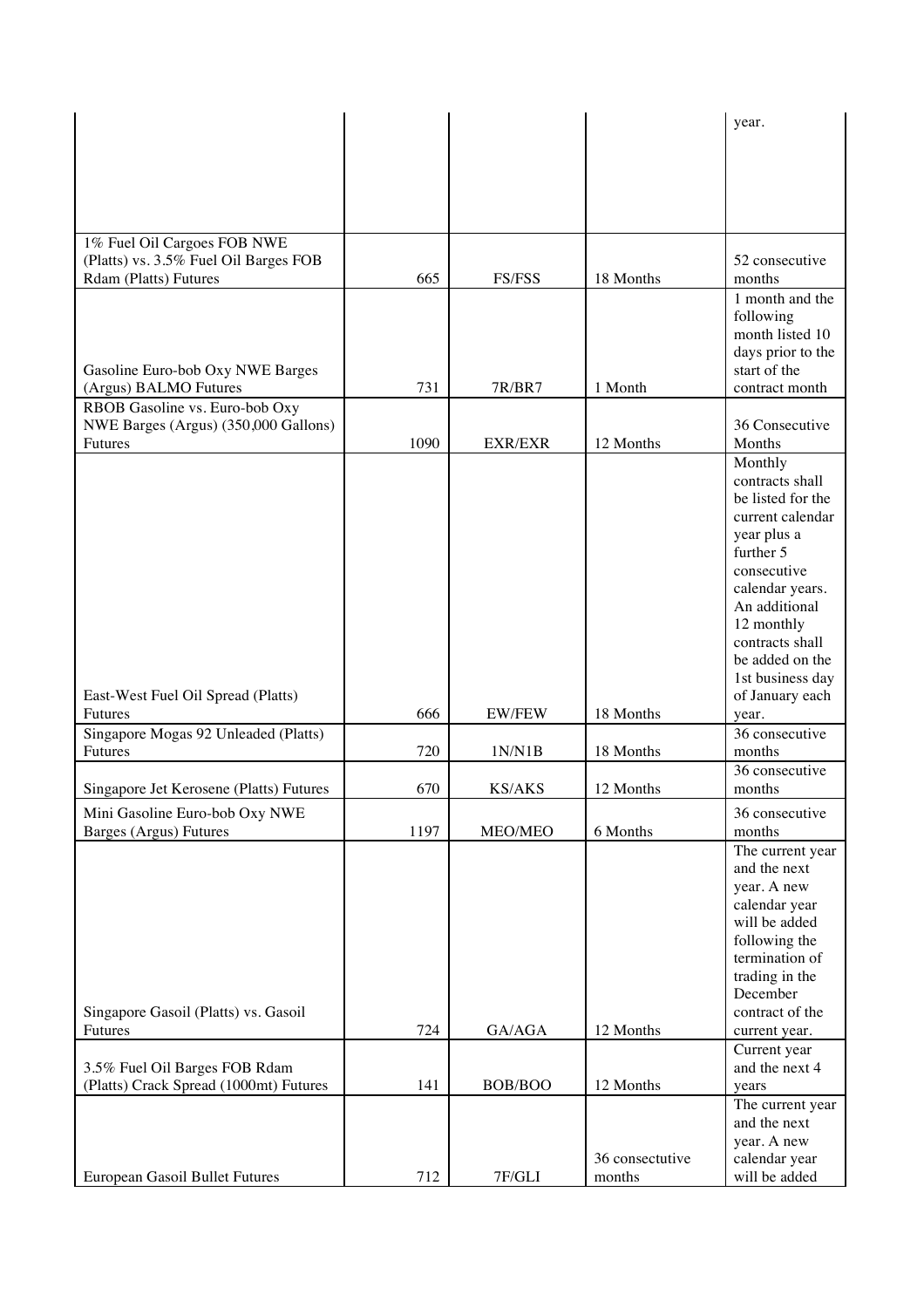|                                                                 |      |               |           | following the<br>termination of<br>trading in the<br>December<br>contract of the |
|-----------------------------------------------------------------|------|---------------|-----------|----------------------------------------------------------------------------------|
|                                                                 |      |               |           | current year.                                                                    |
|                                                                 |      |               |           | One month and                                                                    |
|                                                                 |      |               |           | the following                                                                    |
|                                                                 |      |               |           | month for 10                                                                     |
|                                                                 |      |               |           | business days                                                                    |
|                                                                 |      |               |           | prior to the start                                                               |
| Gasoline Euro-bob Oxy NWE Barges                                |      |               |           | of the contract                                                                  |
| (Argus) Crack Spread BALMO Futures                              | 733  | 7I/ATI        | 1 Month   | month                                                                            |
|                                                                 |      |               |           | $i\rightarrow i$ One month                                                       |
|                                                                 |      |               |           | and the                                                                          |
|                                                                 |      |               |           |                                                                                  |
|                                                                 |      |               |           | following<br>month for 10                                                        |
|                                                                 |      |               |           |                                                                                  |
|                                                                 |      |               |           | business days                                                                    |
|                                                                 |      |               |           | prior to the start                                                               |
| European 3.5% Fuel Oil Barges FOB                               |      |               |           | of the contract                                                                  |
| Rdam (Platts) BALMO Futures                                     | 499  | <b>KR/AKR</b> | 1 Month   | month                                                                            |
|                                                                 |      |               |           | The current year                                                                 |
|                                                                 |      |               |           | and the next                                                                     |
|                                                                 |      |               |           | year. A new                                                                      |
|                                                                 |      |               |           | calendar year                                                                    |
|                                                                 |      |               |           | will be added                                                                    |
|                                                                 |      |               |           | following the                                                                    |
|                                                                 |      |               |           | termination of                                                                   |
|                                                                 |      |               |           | trading in the                                                                   |
|                                                                 |      |               |           | December                                                                         |
| FAME 0 Biodiesel FOB Rdam (Argus)                               |      |               |           | contract of the                                                                  |
| (RED Compliant) vs. Gasoil Futures                              | 1148 | FBT/FBT       | 1 Month   | current year.                                                                    |
|                                                                 |      |               |           | 6 consecutive                                                                    |
| European 1% Fuel Oil Cargoes FOB                                |      |               |           | years listed                                                                     |
| <b>NWE</b> (Platts) Futures                                     | 658  | UF/AUF        | 12 Months | yearly                                                                           |
|                                                                 |      |               |           | The current year                                                                 |
|                                                                 |      |               |           | and the next                                                                     |
|                                                                 |      |               |           | two years. A                                                                     |
|                                                                 |      |               |           | new calendar                                                                     |
|                                                                 |      |               |           | year will be                                                                     |
|                                                                 |      |               |           | added following                                                                  |
|                                                                 |      |               |           | the termination                                                                  |
|                                                                 |      |               |           | of trading in the                                                                |
|                                                                 |      |               |           | December                                                                         |
| European Diesel 10 ppm Barges FOB                               |      |               |           | contract of the                                                                  |
| Rdam (Platts) vs. Gasoil Futures                                | 718  | ET/AET        | 1 Month   | current year.                                                                    |
|                                                                 |      |               |           |                                                                                  |
|                                                                 |      |               |           | Current year<br>and next 4                                                       |
|                                                                 |      |               |           | consecutive                                                                      |
| Mini European 3.5% Fuel Oil Barges<br>FOB Rdam (Platts) Futures | 842  | OD/ AOD       | 12 Months |                                                                                  |
|                                                                 |      |               |           | years                                                                            |
| Gasoil 0.1 Barges FOB Rdam (Platts)                             |      |               |           | 52 consecutive                                                                   |
| vs. Gasoil Futures                                              | 533  | WQ/AWQ        | 12 Months | months                                                                           |
|                                                                 |      |               |           | $i\rightarrow i$ . The current                                                   |
|                                                                 |      |               |           | year and the                                                                     |
|                                                                 |      |               |           | next 2 years. A                                                                  |
|                                                                 |      |               |           | new calendar                                                                     |
|                                                                 |      |               |           | year will be                                                                     |
| Singapore Jet Kerosene (Platts) vs.                             |      |               |           | added following                                                                  |
| Gasoil (Platts) Futures                                         | 672  | <b>RK/RKA</b> | 12 Months | the termination                                                                  |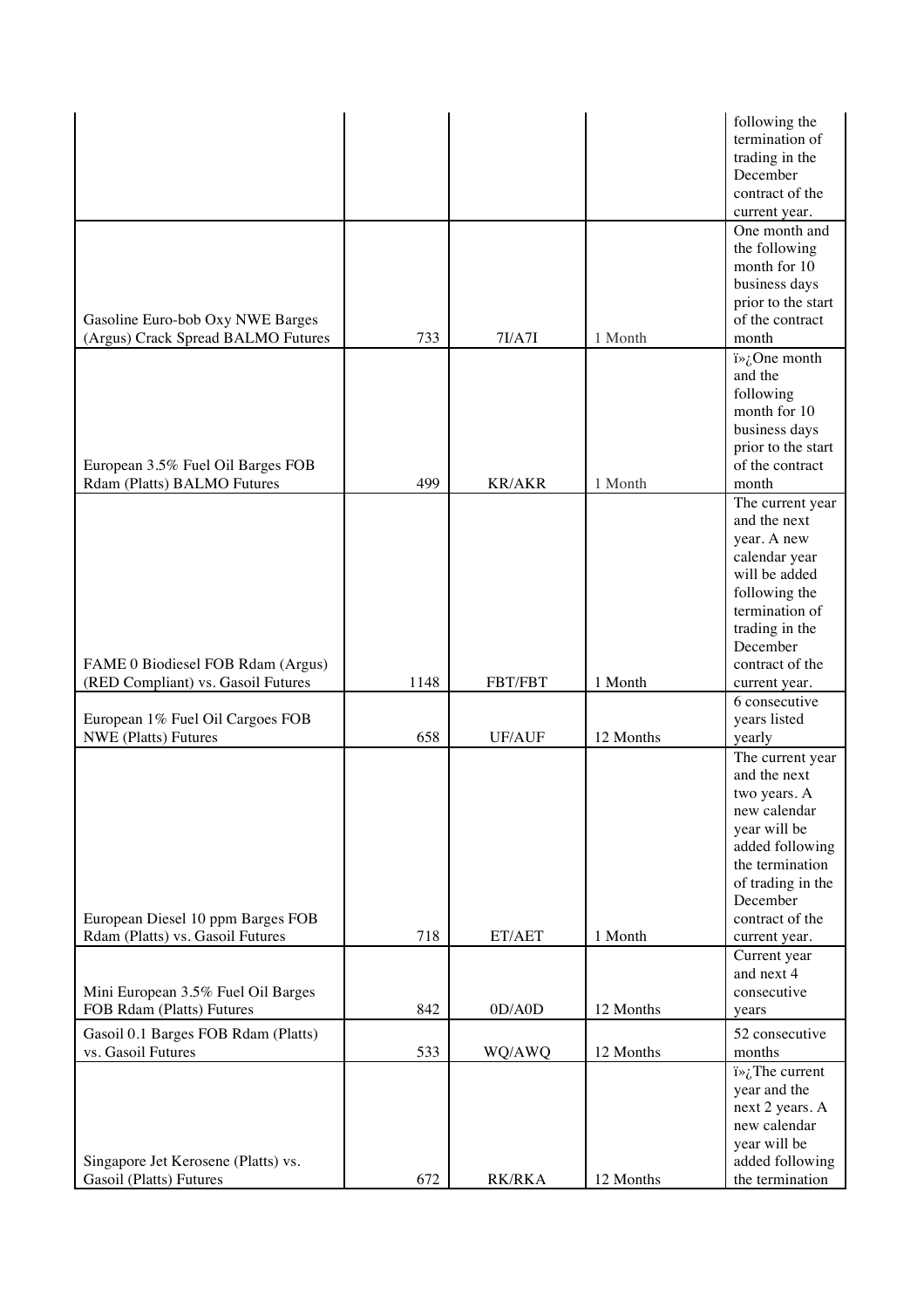|                                                                         |      |                |           | of trading in the<br>December<br>contract of the<br>current year                                                                                                                                            |
|-------------------------------------------------------------------------|------|----------------|-----------|-------------------------------------------------------------------------------------------------------------------------------------------------------------------------------------------------------------|
|                                                                         |      |                |           | $i\rightarrow i$ . The current<br>year and the<br>next 2 years. A<br>new calendar<br>year will be<br>added following<br>the termination<br>of trading in the<br>December                                    |
| 1% Fuel Oil Cargoes FOB NWE                                             |      |                |           | contract of the                                                                                                                                                                                             |
| (Platts) Crack Spread Futures                                           | 727  | FI/AFI         | 12 Months | current year<br>1 month and the<br>following<br>month listed ten<br>days prior to the<br>start of the                                                                                                       |
| NY 3.0% Fuel Oil (Platts) BALMO<br><b>Futures</b>                       | 331  | NYT/NYT        | 1 Month   | contract month                                                                                                                                                                                              |
| NY 0.3% Fuel Oil HiPr (Platts) Futures                                  | 464  | 8N/A8N         | 6 Months  | 48 consecutive<br>months                                                                                                                                                                                    |
| <b>ULSD 10ppm Cargoes CIF NWE</b>                                       |      |                |           | 2 consecutive                                                                                                                                                                                               |
| (Platts) vs. Gasoil BALMO Futures                                       | 477  | 3V/3V          | 1 Month   | months                                                                                                                                                                                                      |
| ULSD 10ppm CIF MED (Platts) vs.<br><b>Gasoil BALMO Futures</b>          | 474  | 7V/7V          | 1 Month   | 2 consecutive<br>months                                                                                                                                                                                     |
| Los Angeles CARB Diesel (OPIS)<br>Futures                               | 574  | LX/ALX         | 12 Months | 36 consecutive<br>months                                                                                                                                                                                    |
| Gasoline 10 ppm FOB MED (Platts)<br><b>Crack Spread Futures</b>         | 1198 | <b>GKS/GKS</b> | 1 Month   | 36 consecutive<br>months                                                                                                                                                                                    |
| NY Jet Fuel (Argus) vs. NY Harbor<br><b>ULSD</b> Futures                | 248  | 5U/A5U         | 1 Month   | $i\rightarrow j$ . The current<br>year and the<br>next 2 years. A<br>new calendar<br>year will be<br>added following<br>the termination<br>of trading in the<br>December<br>contract of the<br>current year |
| Jet Fuel Cargoes CIF NWE (Platts) vs.<br><b>Gasoil BALMO Futures</b>    | 479  | 6X/AGX         | 1 Month   | 2 consecutive<br>months                                                                                                                                                                                     |
| Group Three ULSD (Platts) Futures                                       | 324  | A7/AA7         | 1 Month   | 36 consecutive<br>months                                                                                                                                                                                    |
| NY 0.3% Fuel Oil HiPr (Platts) vs. NY<br>Fuel Oil 1.0% (Platts) Futures | 492  | NYH/NYH        | 1 Month   | $i\rightarrow \lambda$ 36<br>consecutive<br>months                                                                                                                                                          |
| 1% Fuel Oil Cargoes FOB MED (Platts)<br><b>BALMO</b> Futures            | 1195 | FOM/FOM        | 1 Month   | $i\rightarrow i$ month and<br>the following<br>month listed 10<br>days prior to the<br>start of the<br>contract month                                                                                       |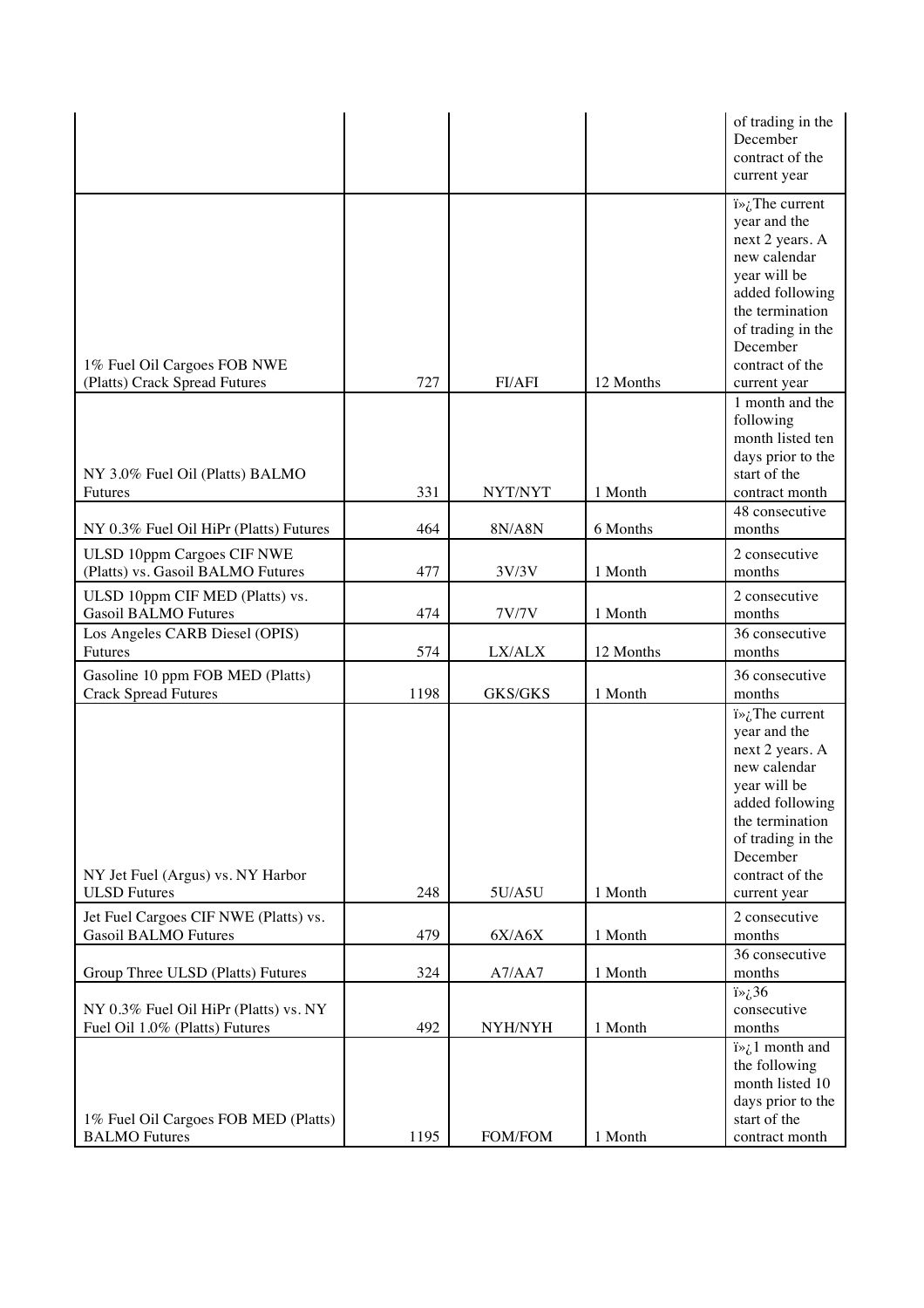| month for 10<br>business days<br>prior to the start<br>of the contract<br>NY Harbor ULSD Crack Spread<br><b>BALMO</b> Futures<br>329<br>1H/1H<br>1 Month<br>month<br>One month and<br>the following<br>month for 10<br>business days<br>prior to the start<br>of the contract<br>ULSD 10ppm CIF MED (Platts)<br><b>BALMO</b> Futures<br>491<br>X7/X7<br>1 Month<br>month<br>One month and<br>the following<br>month for 10<br>business days<br>prior to the start<br>of the contract<br>RBOB Gasoline Crack Spread BALMO<br>327<br>1 Month<br>1E/1E<br>month<br><b>Futures</b><br>Mini European Naphtha CIF NWE<br>36 consecutive<br>230<br>MNC/MNC<br>12 Months<br>(Platts) Futures<br>months<br>24 consecutive<br>RME Biodiesel FOB Rdam (Argus)<br>(RED Compliant) vs. Gasoil Futures<br>1150<br><b>BFR/BFR</b><br>12 Months<br>months<br>12 consecutive<br>Singapore Mogas 92 Unleaded (Platts)<br><b>Brent Crack Spread Futures</b><br>1085<br>6 Months<br>months<br>1NB/D1N<br><b>ULSD 10ppm Cargoes CIF NWE</b><br>52 consecutive<br>(Platts) vs. Gasoil Futures<br>539<br>TP/ATP<br>12 Months<br>months<br>1 month and the<br>following<br>month for ten<br>days prior to the<br>start of the<br>European Naphtha (Platts) BALMO<br>501<br>1 Month<br><b>Futures</b><br>KZ/AKZ<br>contract month<br>Current year<br>and next two<br>consecutive<br>Jet Cargoes CIF NWE (Platts) vs.<br>calendar<br><b>Gasoil Futures</b><br>722<br><b>JC/HJC</b><br>12 Months<br>yearsi $\frac{1}{6}$<br>$i\rightarrow i$ . The current<br>year and the<br>next 2 years. A<br>new calendar<br>year will be<br>added following<br>the termination<br>of trading in the<br>3.5% Fuel Oil Cargoes FOB MED<br>December<br>(Platts) vs. 3.5% Fuel Oil Barges FOB<br>contract of the<br>Rdam (Platts) Futures<br>734<br>FK/AFK<br>12 Month<br>current year<br>Monthly<br>contracts shall<br>be listed for the<br>current calendar<br>year plus a<br>further 5<br>Mini Singapore Fuel Oil 380 cst (Platts)<br>1051<br>MTS/MTS<br>12 Months<br>Futures<br>consecutive |  |  | One month and |
|-------------------------------------------------------------------------------------------------------------------------------------------------------------------------------------------------------------------------------------------------------------------------------------------------------------------------------------------------------------------------------------------------------------------------------------------------------------------------------------------------------------------------------------------------------------------------------------------------------------------------------------------------------------------------------------------------------------------------------------------------------------------------------------------------------------------------------------------------------------------------------------------------------------------------------------------------------------------------------------------------------------------------------------------------------------------------------------------------------------------------------------------------------------------------------------------------------------------------------------------------------------------------------------------------------------------------------------------------------------------------------------------------------------------------------------------------------------------------------------------------------------------------------------------------------------------------------------------------------------------------------------------------------------------------------------------------------------------------------------------------------------------------------------------------------------------------------------------------------------------------------------------------------------------------------------------------------------------------------------------------------------------------------------------------------|--|--|---------------|
|                                                                                                                                                                                                                                                                                                                                                                                                                                                                                                                                                                                                                                                                                                                                                                                                                                                                                                                                                                                                                                                                                                                                                                                                                                                                                                                                                                                                                                                                                                                                                                                                                                                                                                                                                                                                                                                                                                                                                                                                                                                       |  |  | the following |
|                                                                                                                                                                                                                                                                                                                                                                                                                                                                                                                                                                                                                                                                                                                                                                                                                                                                                                                                                                                                                                                                                                                                                                                                                                                                                                                                                                                                                                                                                                                                                                                                                                                                                                                                                                                                                                                                                                                                                                                                                                                       |  |  |               |
|                                                                                                                                                                                                                                                                                                                                                                                                                                                                                                                                                                                                                                                                                                                                                                                                                                                                                                                                                                                                                                                                                                                                                                                                                                                                                                                                                                                                                                                                                                                                                                                                                                                                                                                                                                                                                                                                                                                                                                                                                                                       |  |  |               |
|                                                                                                                                                                                                                                                                                                                                                                                                                                                                                                                                                                                                                                                                                                                                                                                                                                                                                                                                                                                                                                                                                                                                                                                                                                                                                                                                                                                                                                                                                                                                                                                                                                                                                                                                                                                                                                                                                                                                                                                                                                                       |  |  |               |
|                                                                                                                                                                                                                                                                                                                                                                                                                                                                                                                                                                                                                                                                                                                                                                                                                                                                                                                                                                                                                                                                                                                                                                                                                                                                                                                                                                                                                                                                                                                                                                                                                                                                                                                                                                                                                                                                                                                                                                                                                                                       |  |  |               |
|                                                                                                                                                                                                                                                                                                                                                                                                                                                                                                                                                                                                                                                                                                                                                                                                                                                                                                                                                                                                                                                                                                                                                                                                                                                                                                                                                                                                                                                                                                                                                                                                                                                                                                                                                                                                                                                                                                                                                                                                                                                       |  |  |               |
|                                                                                                                                                                                                                                                                                                                                                                                                                                                                                                                                                                                                                                                                                                                                                                                                                                                                                                                                                                                                                                                                                                                                                                                                                                                                                                                                                                                                                                                                                                                                                                                                                                                                                                                                                                                                                                                                                                                                                                                                                                                       |  |  |               |
|                                                                                                                                                                                                                                                                                                                                                                                                                                                                                                                                                                                                                                                                                                                                                                                                                                                                                                                                                                                                                                                                                                                                                                                                                                                                                                                                                                                                                                                                                                                                                                                                                                                                                                                                                                                                                                                                                                                                                                                                                                                       |  |  |               |
|                                                                                                                                                                                                                                                                                                                                                                                                                                                                                                                                                                                                                                                                                                                                                                                                                                                                                                                                                                                                                                                                                                                                                                                                                                                                                                                                                                                                                                                                                                                                                                                                                                                                                                                                                                                                                                                                                                                                                                                                                                                       |  |  |               |
|                                                                                                                                                                                                                                                                                                                                                                                                                                                                                                                                                                                                                                                                                                                                                                                                                                                                                                                                                                                                                                                                                                                                                                                                                                                                                                                                                                                                                                                                                                                                                                                                                                                                                                                                                                                                                                                                                                                                                                                                                                                       |  |  |               |
|                                                                                                                                                                                                                                                                                                                                                                                                                                                                                                                                                                                                                                                                                                                                                                                                                                                                                                                                                                                                                                                                                                                                                                                                                                                                                                                                                                                                                                                                                                                                                                                                                                                                                                                                                                                                                                                                                                                                                                                                                                                       |  |  |               |
|                                                                                                                                                                                                                                                                                                                                                                                                                                                                                                                                                                                                                                                                                                                                                                                                                                                                                                                                                                                                                                                                                                                                                                                                                                                                                                                                                                                                                                                                                                                                                                                                                                                                                                                                                                                                                                                                                                                                                                                                                                                       |  |  |               |
|                                                                                                                                                                                                                                                                                                                                                                                                                                                                                                                                                                                                                                                                                                                                                                                                                                                                                                                                                                                                                                                                                                                                                                                                                                                                                                                                                                                                                                                                                                                                                                                                                                                                                                                                                                                                                                                                                                                                                                                                                                                       |  |  |               |
|                                                                                                                                                                                                                                                                                                                                                                                                                                                                                                                                                                                                                                                                                                                                                                                                                                                                                                                                                                                                                                                                                                                                                                                                                                                                                                                                                                                                                                                                                                                                                                                                                                                                                                                                                                                                                                                                                                                                                                                                                                                       |  |  |               |
|                                                                                                                                                                                                                                                                                                                                                                                                                                                                                                                                                                                                                                                                                                                                                                                                                                                                                                                                                                                                                                                                                                                                                                                                                                                                                                                                                                                                                                                                                                                                                                                                                                                                                                                                                                                                                                                                                                                                                                                                                                                       |  |  |               |
|                                                                                                                                                                                                                                                                                                                                                                                                                                                                                                                                                                                                                                                                                                                                                                                                                                                                                                                                                                                                                                                                                                                                                                                                                                                                                                                                                                                                                                                                                                                                                                                                                                                                                                                                                                                                                                                                                                                                                                                                                                                       |  |  |               |
|                                                                                                                                                                                                                                                                                                                                                                                                                                                                                                                                                                                                                                                                                                                                                                                                                                                                                                                                                                                                                                                                                                                                                                                                                                                                                                                                                                                                                                                                                                                                                                                                                                                                                                                                                                                                                                                                                                                                                                                                                                                       |  |  |               |
|                                                                                                                                                                                                                                                                                                                                                                                                                                                                                                                                                                                                                                                                                                                                                                                                                                                                                                                                                                                                                                                                                                                                                                                                                                                                                                                                                                                                                                                                                                                                                                                                                                                                                                                                                                                                                                                                                                                                                                                                                                                       |  |  |               |
|                                                                                                                                                                                                                                                                                                                                                                                                                                                                                                                                                                                                                                                                                                                                                                                                                                                                                                                                                                                                                                                                                                                                                                                                                                                                                                                                                                                                                                                                                                                                                                                                                                                                                                                                                                                                                                                                                                                                                                                                                                                       |  |  |               |
|                                                                                                                                                                                                                                                                                                                                                                                                                                                                                                                                                                                                                                                                                                                                                                                                                                                                                                                                                                                                                                                                                                                                                                                                                                                                                                                                                                                                                                                                                                                                                                                                                                                                                                                                                                                                                                                                                                                                                                                                                                                       |  |  |               |
|                                                                                                                                                                                                                                                                                                                                                                                                                                                                                                                                                                                                                                                                                                                                                                                                                                                                                                                                                                                                                                                                                                                                                                                                                                                                                                                                                                                                                                                                                                                                                                                                                                                                                                                                                                                                                                                                                                                                                                                                                                                       |  |  |               |
|                                                                                                                                                                                                                                                                                                                                                                                                                                                                                                                                                                                                                                                                                                                                                                                                                                                                                                                                                                                                                                                                                                                                                                                                                                                                                                                                                                                                                                                                                                                                                                                                                                                                                                                                                                                                                                                                                                                                                                                                                                                       |  |  |               |
|                                                                                                                                                                                                                                                                                                                                                                                                                                                                                                                                                                                                                                                                                                                                                                                                                                                                                                                                                                                                                                                                                                                                                                                                                                                                                                                                                                                                                                                                                                                                                                                                                                                                                                                                                                                                                                                                                                                                                                                                                                                       |  |  |               |
|                                                                                                                                                                                                                                                                                                                                                                                                                                                                                                                                                                                                                                                                                                                                                                                                                                                                                                                                                                                                                                                                                                                                                                                                                                                                                                                                                                                                                                                                                                                                                                                                                                                                                                                                                                                                                                                                                                                                                                                                                                                       |  |  |               |
|                                                                                                                                                                                                                                                                                                                                                                                                                                                                                                                                                                                                                                                                                                                                                                                                                                                                                                                                                                                                                                                                                                                                                                                                                                                                                                                                                                                                                                                                                                                                                                                                                                                                                                                                                                                                                                                                                                                                                                                                                                                       |  |  |               |
|                                                                                                                                                                                                                                                                                                                                                                                                                                                                                                                                                                                                                                                                                                                                                                                                                                                                                                                                                                                                                                                                                                                                                                                                                                                                                                                                                                                                                                                                                                                                                                                                                                                                                                                                                                                                                                                                                                                                                                                                                                                       |  |  |               |
|                                                                                                                                                                                                                                                                                                                                                                                                                                                                                                                                                                                                                                                                                                                                                                                                                                                                                                                                                                                                                                                                                                                                                                                                                                                                                                                                                                                                                                                                                                                                                                                                                                                                                                                                                                                                                                                                                                                                                                                                                                                       |  |  |               |
|                                                                                                                                                                                                                                                                                                                                                                                                                                                                                                                                                                                                                                                                                                                                                                                                                                                                                                                                                                                                                                                                                                                                                                                                                                                                                                                                                                                                                                                                                                                                                                                                                                                                                                                                                                                                                                                                                                                                                                                                                                                       |  |  |               |
|                                                                                                                                                                                                                                                                                                                                                                                                                                                                                                                                                                                                                                                                                                                                                                                                                                                                                                                                                                                                                                                                                                                                                                                                                                                                                                                                                                                                                                                                                                                                                                                                                                                                                                                                                                                                                                                                                                                                                                                                                                                       |  |  |               |
|                                                                                                                                                                                                                                                                                                                                                                                                                                                                                                                                                                                                                                                                                                                                                                                                                                                                                                                                                                                                                                                                                                                                                                                                                                                                                                                                                                                                                                                                                                                                                                                                                                                                                                                                                                                                                                                                                                                                                                                                                                                       |  |  |               |
|                                                                                                                                                                                                                                                                                                                                                                                                                                                                                                                                                                                                                                                                                                                                                                                                                                                                                                                                                                                                                                                                                                                                                                                                                                                                                                                                                                                                                                                                                                                                                                                                                                                                                                                                                                                                                                                                                                                                                                                                                                                       |  |  |               |
|                                                                                                                                                                                                                                                                                                                                                                                                                                                                                                                                                                                                                                                                                                                                                                                                                                                                                                                                                                                                                                                                                                                                                                                                                                                                                                                                                                                                                                                                                                                                                                                                                                                                                                                                                                                                                                                                                                                                                                                                                                                       |  |  |               |
|                                                                                                                                                                                                                                                                                                                                                                                                                                                                                                                                                                                                                                                                                                                                                                                                                                                                                                                                                                                                                                                                                                                                                                                                                                                                                                                                                                                                                                                                                                                                                                                                                                                                                                                                                                                                                                                                                                                                                                                                                                                       |  |  |               |
|                                                                                                                                                                                                                                                                                                                                                                                                                                                                                                                                                                                                                                                                                                                                                                                                                                                                                                                                                                                                                                                                                                                                                                                                                                                                                                                                                                                                                                                                                                                                                                                                                                                                                                                                                                                                                                                                                                                                                                                                                                                       |  |  |               |
|                                                                                                                                                                                                                                                                                                                                                                                                                                                                                                                                                                                                                                                                                                                                                                                                                                                                                                                                                                                                                                                                                                                                                                                                                                                                                                                                                                                                                                                                                                                                                                                                                                                                                                                                                                                                                                                                                                                                                                                                                                                       |  |  |               |
|                                                                                                                                                                                                                                                                                                                                                                                                                                                                                                                                                                                                                                                                                                                                                                                                                                                                                                                                                                                                                                                                                                                                                                                                                                                                                                                                                                                                                                                                                                                                                                                                                                                                                                                                                                                                                                                                                                                                                                                                                                                       |  |  |               |
|                                                                                                                                                                                                                                                                                                                                                                                                                                                                                                                                                                                                                                                                                                                                                                                                                                                                                                                                                                                                                                                                                                                                                                                                                                                                                                                                                                                                                                                                                                                                                                                                                                                                                                                                                                                                                                                                                                                                                                                                                                                       |  |  |               |
|                                                                                                                                                                                                                                                                                                                                                                                                                                                                                                                                                                                                                                                                                                                                                                                                                                                                                                                                                                                                                                                                                                                                                                                                                                                                                                                                                                                                                                                                                                                                                                                                                                                                                                                                                                                                                                                                                                                                                                                                                                                       |  |  |               |
|                                                                                                                                                                                                                                                                                                                                                                                                                                                                                                                                                                                                                                                                                                                                                                                                                                                                                                                                                                                                                                                                                                                                                                                                                                                                                                                                                                                                                                                                                                                                                                                                                                                                                                                                                                                                                                                                                                                                                                                                                                                       |  |  |               |
|                                                                                                                                                                                                                                                                                                                                                                                                                                                                                                                                                                                                                                                                                                                                                                                                                                                                                                                                                                                                                                                                                                                                                                                                                                                                                                                                                                                                                                                                                                                                                                                                                                                                                                                                                                                                                                                                                                                                                                                                                                                       |  |  |               |
|                                                                                                                                                                                                                                                                                                                                                                                                                                                                                                                                                                                                                                                                                                                                                                                                                                                                                                                                                                                                                                                                                                                                                                                                                                                                                                                                                                                                                                                                                                                                                                                                                                                                                                                                                                                                                                                                                                                                                                                                                                                       |  |  |               |
|                                                                                                                                                                                                                                                                                                                                                                                                                                                                                                                                                                                                                                                                                                                                                                                                                                                                                                                                                                                                                                                                                                                                                                                                                                                                                                                                                                                                                                                                                                                                                                                                                                                                                                                                                                                                                                                                                                                                                                                                                                                       |  |  |               |
|                                                                                                                                                                                                                                                                                                                                                                                                                                                                                                                                                                                                                                                                                                                                                                                                                                                                                                                                                                                                                                                                                                                                                                                                                                                                                                                                                                                                                                                                                                                                                                                                                                                                                                                                                                                                                                                                                                                                                                                                                                                       |  |  |               |
|                                                                                                                                                                                                                                                                                                                                                                                                                                                                                                                                                                                                                                                                                                                                                                                                                                                                                                                                                                                                                                                                                                                                                                                                                                                                                                                                                                                                                                                                                                                                                                                                                                                                                                                                                                                                                                                                                                                                                                                                                                                       |  |  |               |
|                                                                                                                                                                                                                                                                                                                                                                                                                                                                                                                                                                                                                                                                                                                                                                                                                                                                                                                                                                                                                                                                                                                                                                                                                                                                                                                                                                                                                                                                                                                                                                                                                                                                                                                                                                                                                                                                                                                                                                                                                                                       |  |  |               |
|                                                                                                                                                                                                                                                                                                                                                                                                                                                                                                                                                                                                                                                                                                                                                                                                                                                                                                                                                                                                                                                                                                                                                                                                                                                                                                                                                                                                                                                                                                                                                                                                                                                                                                                                                                                                                                                                                                                                                                                                                                                       |  |  |               |
|                                                                                                                                                                                                                                                                                                                                                                                                                                                                                                                                                                                                                                                                                                                                                                                                                                                                                                                                                                                                                                                                                                                                                                                                                                                                                                                                                                                                                                                                                                                                                                                                                                                                                                                                                                                                                                                                                                                                                                                                                                                       |  |  |               |
|                                                                                                                                                                                                                                                                                                                                                                                                                                                                                                                                                                                                                                                                                                                                                                                                                                                                                                                                                                                                                                                                                                                                                                                                                                                                                                                                                                                                                                                                                                                                                                                                                                                                                                                                                                                                                                                                                                                                                                                                                                                       |  |  |               |
|                                                                                                                                                                                                                                                                                                                                                                                                                                                                                                                                                                                                                                                                                                                                                                                                                                                                                                                                                                                                                                                                                                                                                                                                                                                                                                                                                                                                                                                                                                                                                                                                                                                                                                                                                                                                                                                                                                                                                                                                                                                       |  |  |               |
|                                                                                                                                                                                                                                                                                                                                                                                                                                                                                                                                                                                                                                                                                                                                                                                                                                                                                                                                                                                                                                                                                                                                                                                                                                                                                                                                                                                                                                                                                                                                                                                                                                                                                                                                                                                                                                                                                                                                                                                                                                                       |  |  |               |
|                                                                                                                                                                                                                                                                                                                                                                                                                                                                                                                                                                                                                                                                                                                                                                                                                                                                                                                                                                                                                                                                                                                                                                                                                                                                                                                                                                                                                                                                                                                                                                                                                                                                                                                                                                                                                                                                                                                                                                                                                                                       |  |  |               |
|                                                                                                                                                                                                                                                                                                                                                                                                                                                                                                                                                                                                                                                                                                                                                                                                                                                                                                                                                                                                                                                                                                                                                                                                                                                                                                                                                                                                                                                                                                                                                                                                                                                                                                                                                                                                                                                                                                                                                                                                                                                       |  |  |               |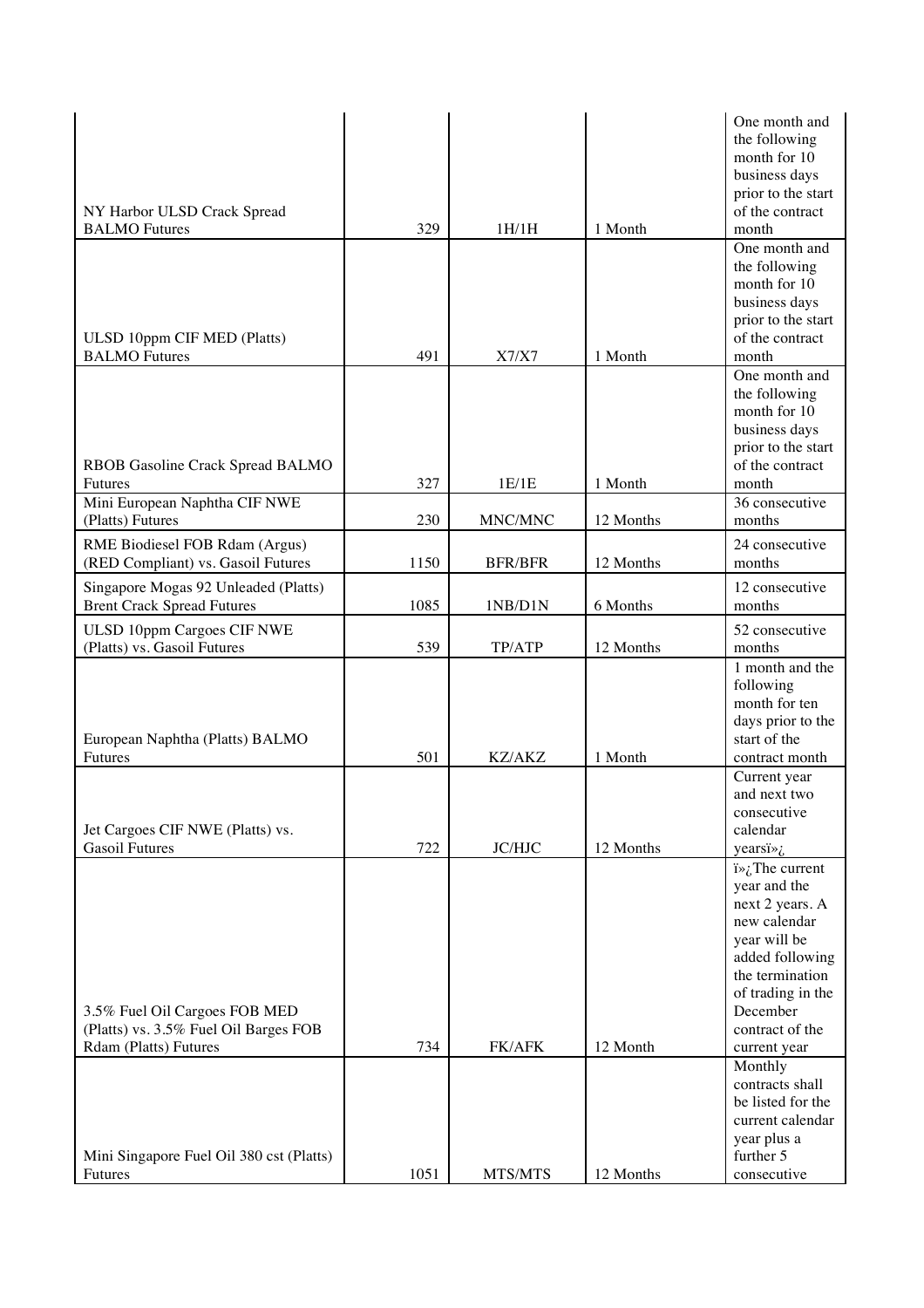|                                                                   |     |                |           | calendar years.<br>An additional<br>12 monthly<br>contracts shall<br>be added on the<br>1st business day<br>of January each<br>year.                                                                                                                   |
|-------------------------------------------------------------------|-----|----------------|-----------|--------------------------------------------------------------------------------------------------------------------------------------------------------------------------------------------------------------------------------------------------------|
| Mini Japan C&F Naphtha (Platts)                                   |     |                |           | 36 consecutive                                                                                                                                                                                                                                         |
| Futures                                                           | 852 | <b>MJN/MJN</b> | 6 Months  | months                                                                                                                                                                                                                                                 |
|                                                                   |     |                |           | One contract<br>month, and the<br>next contract<br>month will be<br>listed ten<br>business days<br>before the start                                                                                                                                    |
| Singapore Fuel Oil 180 cst (Platts)                               |     |                |           | of the contract                                                                                                                                                                                                                                        |
| <b>BALMO</b> Futures                                              | 493 | <b>BS/ABS</b>  | 1 Month   | month                                                                                                                                                                                                                                                  |
| European Gasoil Financial Futures                                 | 728 | GX/AGX         | 12 Months | The current year<br>and the next<br>year. A new<br>calendar year<br>will be added<br>following the<br>termination of<br>trading in the<br>December<br>contract of the<br>current year.                                                                 |
|                                                                   |     |                |           |                                                                                                                                                                                                                                                        |
| 1% Fuel Oil Rdam (Platts) vs. 1% Fuel<br>Oil NWE (Platts) Futures | 611 | 33/A33         | 1 Month   | 36 consecutive<br>months                                                                                                                                                                                                                               |
|                                                                   |     |                |           | Current year                                                                                                                                                                                                                                           |
| Gasoil Crack Spread (1000mt) Financial<br>Futures                 | 143 | GOC/GOC        | 12 Months | and next 4<br>calendar years                                                                                                                                                                                                                           |
| Mini Singapore Fuel Oil 180 cst (Platts)<br>Futures               | 844 | 0F/A0F         | 12 Months | Monthly<br>contracts shall<br>be listed for the<br>current calendar<br>year plus a<br>further 5<br>consecutive<br>calendar years.<br>An additional<br>12 monthly<br>contracts shall<br>be added on the<br>1st business day<br>of January each<br>year. |
|                                                                   |     |                |           | Current year                                                                                                                                                                                                                                           |
| Naphtha Cargoes CIF NWE (Platts)                                  |     |                |           | and next 4<br>consecutive                                                                                                                                                                                                                              |
| Crack Spread (1000mt) Futures                                     | 148 | NOB/NOO        | 12 Months | years                                                                                                                                                                                                                                                  |
|                                                                   |     |                |           |                                                                                                                                                                                                                                                        |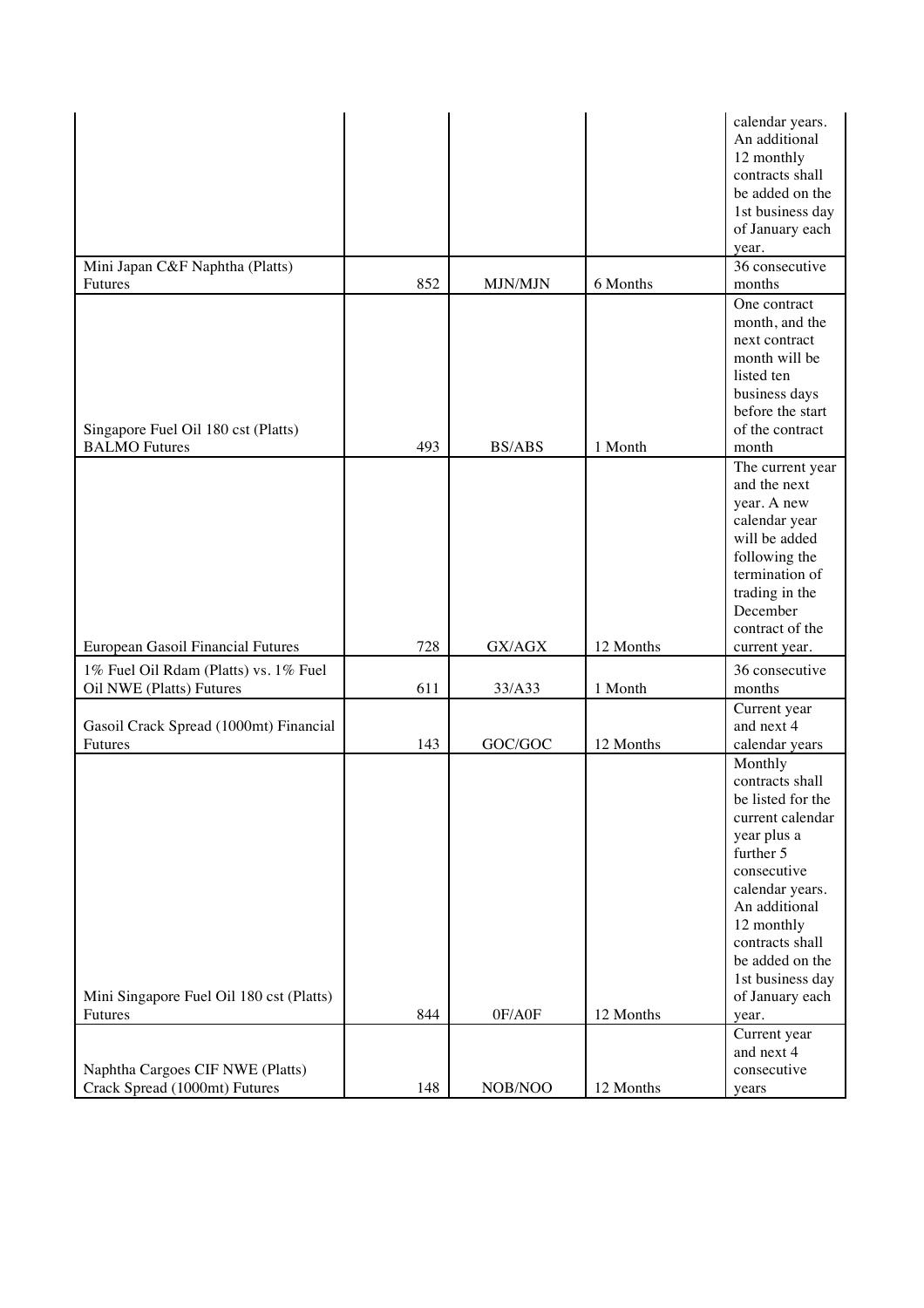| be listed for the<br>current calendar<br>year plus a<br>further 5<br>consecutive<br>calendar years.<br>An additional<br>12 monthly<br>contracts shall<br>be added on the<br>Singapore Fuel Oil 380cst (Platts) vs.<br>1st business day<br>European 3.5% Fuel Oil Barges FOB<br>of January each<br>249<br>EVC/EVC<br><b>Rdam (Platts) Futures</b><br>18 Months<br>year.<br>One contract<br>month, and the<br>next contract<br>month will be<br>listed ten days<br>before the start<br>Singapore Mogas 92 Unleaded (Platts)<br>of the contract<br>721<br>1P/AIP<br>1 Month<br><b>BALMO</b> Futures<br>month<br>One contract<br>month, and the<br>next contract<br>month will be<br>listed ten<br>business days<br>before the start<br>Singapore Fuel Oil 380 cst (Platts)<br>of the contract<br><b>BALMO</b> Futures<br>494<br>BT/ABT<br>1 Month<br>month<br>One month and<br>the following<br>month for 10<br>business days<br>prior to the start<br>of the contract<br>Singapore Gasoil (Platts) BALMO<br>496<br>month<br>VU/AVU<br>1 Month<br>Futures<br>One contract<br>month, and the<br>next contract<br>month will be<br>listed ten<br>business days<br>before the start<br>of the contract<br>Japan C&F Naphtha (Platts) BALMO<br>Futures<br>308<br><b>E6/E6</b><br>1 Month<br>month<br>Singapore Fuel Oil 180 cst (Platts) 6.35<br>36 consecutive<br>1091<br>Dubai (Platts) Crack Spread Futures<br>STS/STS<br>1 Month<br>months<br>European 1% Fuel Oil Cargoes FOB<br>Current year<br>MED vs. European 1% Fuel Oil<br>and next 5<br>Cargoes FOB NWE Spread (Platts)<br>consecutive<br>216<br><b>ENS/ENS</b><br>1 Month<br>Futures<br>years<br>1 month and the<br>following<br>month listed ten<br>days prior to the<br>European 1% Fuel Oil Cargoes FOB<br>NWE (Platts) BALMO Futures<br>500<br>1 Month<br>start of the<br>KX/AKX |  |  | Monthly         |
|--------------------------------------------------------------------------------------------------------------------------------------------------------------------------------------------------------------------------------------------------------------------------------------------------------------------------------------------------------------------------------------------------------------------------------------------------------------------------------------------------------------------------------------------------------------------------------------------------------------------------------------------------------------------------------------------------------------------------------------------------------------------------------------------------------------------------------------------------------------------------------------------------------------------------------------------------------------------------------------------------------------------------------------------------------------------------------------------------------------------------------------------------------------------------------------------------------------------------------------------------------------------------------------------------------------------------------------------------------------------------------------------------------------------------------------------------------------------------------------------------------------------------------------------------------------------------------------------------------------------------------------------------------------------------------------------------------------------------------------------------------------------------------------------------------------------------------------------|--|--|-----------------|
|                                                                                                                                                                                                                                                                                                                                                                                                                                                                                                                                                                                                                                                                                                                                                                                                                                                                                                                                                                                                                                                                                                                                                                                                                                                                                                                                                                                                                                                                                                                                                                                                                                                                                                                                                                                                                                            |  |  | contracts shall |
|                                                                                                                                                                                                                                                                                                                                                                                                                                                                                                                                                                                                                                                                                                                                                                                                                                                                                                                                                                                                                                                                                                                                                                                                                                                                                                                                                                                                                                                                                                                                                                                                                                                                                                                                                                                                                                            |  |  |                 |
|                                                                                                                                                                                                                                                                                                                                                                                                                                                                                                                                                                                                                                                                                                                                                                                                                                                                                                                                                                                                                                                                                                                                                                                                                                                                                                                                                                                                                                                                                                                                                                                                                                                                                                                                                                                                                                            |  |  |                 |
|                                                                                                                                                                                                                                                                                                                                                                                                                                                                                                                                                                                                                                                                                                                                                                                                                                                                                                                                                                                                                                                                                                                                                                                                                                                                                                                                                                                                                                                                                                                                                                                                                                                                                                                                                                                                                                            |  |  |                 |
|                                                                                                                                                                                                                                                                                                                                                                                                                                                                                                                                                                                                                                                                                                                                                                                                                                                                                                                                                                                                                                                                                                                                                                                                                                                                                                                                                                                                                                                                                                                                                                                                                                                                                                                                                                                                                                            |  |  |                 |
|                                                                                                                                                                                                                                                                                                                                                                                                                                                                                                                                                                                                                                                                                                                                                                                                                                                                                                                                                                                                                                                                                                                                                                                                                                                                                                                                                                                                                                                                                                                                                                                                                                                                                                                                                                                                                                            |  |  |                 |
|                                                                                                                                                                                                                                                                                                                                                                                                                                                                                                                                                                                                                                                                                                                                                                                                                                                                                                                                                                                                                                                                                                                                                                                                                                                                                                                                                                                                                                                                                                                                                                                                                                                                                                                                                                                                                                            |  |  |                 |
|                                                                                                                                                                                                                                                                                                                                                                                                                                                                                                                                                                                                                                                                                                                                                                                                                                                                                                                                                                                                                                                                                                                                                                                                                                                                                                                                                                                                                                                                                                                                                                                                                                                                                                                                                                                                                                            |  |  |                 |
|                                                                                                                                                                                                                                                                                                                                                                                                                                                                                                                                                                                                                                                                                                                                                                                                                                                                                                                                                                                                                                                                                                                                                                                                                                                                                                                                                                                                                                                                                                                                                                                                                                                                                                                                                                                                                                            |  |  |                 |
|                                                                                                                                                                                                                                                                                                                                                                                                                                                                                                                                                                                                                                                                                                                                                                                                                                                                                                                                                                                                                                                                                                                                                                                                                                                                                                                                                                                                                                                                                                                                                                                                                                                                                                                                                                                                                                            |  |  |                 |
|                                                                                                                                                                                                                                                                                                                                                                                                                                                                                                                                                                                                                                                                                                                                                                                                                                                                                                                                                                                                                                                                                                                                                                                                                                                                                                                                                                                                                                                                                                                                                                                                                                                                                                                                                                                                                                            |  |  |                 |
|                                                                                                                                                                                                                                                                                                                                                                                                                                                                                                                                                                                                                                                                                                                                                                                                                                                                                                                                                                                                                                                                                                                                                                                                                                                                                                                                                                                                                                                                                                                                                                                                                                                                                                                                                                                                                                            |  |  |                 |
|                                                                                                                                                                                                                                                                                                                                                                                                                                                                                                                                                                                                                                                                                                                                                                                                                                                                                                                                                                                                                                                                                                                                                                                                                                                                                                                                                                                                                                                                                                                                                                                                                                                                                                                                                                                                                                            |  |  |                 |
|                                                                                                                                                                                                                                                                                                                                                                                                                                                                                                                                                                                                                                                                                                                                                                                                                                                                                                                                                                                                                                                                                                                                                                                                                                                                                                                                                                                                                                                                                                                                                                                                                                                                                                                                                                                                                                            |  |  |                 |
|                                                                                                                                                                                                                                                                                                                                                                                                                                                                                                                                                                                                                                                                                                                                                                                                                                                                                                                                                                                                                                                                                                                                                                                                                                                                                                                                                                                                                                                                                                                                                                                                                                                                                                                                                                                                                                            |  |  |                 |
|                                                                                                                                                                                                                                                                                                                                                                                                                                                                                                                                                                                                                                                                                                                                                                                                                                                                                                                                                                                                                                                                                                                                                                                                                                                                                                                                                                                                                                                                                                                                                                                                                                                                                                                                                                                                                                            |  |  |                 |
|                                                                                                                                                                                                                                                                                                                                                                                                                                                                                                                                                                                                                                                                                                                                                                                                                                                                                                                                                                                                                                                                                                                                                                                                                                                                                                                                                                                                                                                                                                                                                                                                                                                                                                                                                                                                                                            |  |  |                 |
|                                                                                                                                                                                                                                                                                                                                                                                                                                                                                                                                                                                                                                                                                                                                                                                                                                                                                                                                                                                                                                                                                                                                                                                                                                                                                                                                                                                                                                                                                                                                                                                                                                                                                                                                                                                                                                            |  |  |                 |
|                                                                                                                                                                                                                                                                                                                                                                                                                                                                                                                                                                                                                                                                                                                                                                                                                                                                                                                                                                                                                                                                                                                                                                                                                                                                                                                                                                                                                                                                                                                                                                                                                                                                                                                                                                                                                                            |  |  |                 |
|                                                                                                                                                                                                                                                                                                                                                                                                                                                                                                                                                                                                                                                                                                                                                                                                                                                                                                                                                                                                                                                                                                                                                                                                                                                                                                                                                                                                                                                                                                                                                                                                                                                                                                                                                                                                                                            |  |  |                 |
|                                                                                                                                                                                                                                                                                                                                                                                                                                                                                                                                                                                                                                                                                                                                                                                                                                                                                                                                                                                                                                                                                                                                                                                                                                                                                                                                                                                                                                                                                                                                                                                                                                                                                                                                                                                                                                            |  |  |                 |
|                                                                                                                                                                                                                                                                                                                                                                                                                                                                                                                                                                                                                                                                                                                                                                                                                                                                                                                                                                                                                                                                                                                                                                                                                                                                                                                                                                                                                                                                                                                                                                                                                                                                                                                                                                                                                                            |  |  |                 |
|                                                                                                                                                                                                                                                                                                                                                                                                                                                                                                                                                                                                                                                                                                                                                                                                                                                                                                                                                                                                                                                                                                                                                                                                                                                                                                                                                                                                                                                                                                                                                                                                                                                                                                                                                                                                                                            |  |  |                 |
|                                                                                                                                                                                                                                                                                                                                                                                                                                                                                                                                                                                                                                                                                                                                                                                                                                                                                                                                                                                                                                                                                                                                                                                                                                                                                                                                                                                                                                                                                                                                                                                                                                                                                                                                                                                                                                            |  |  |                 |
|                                                                                                                                                                                                                                                                                                                                                                                                                                                                                                                                                                                                                                                                                                                                                                                                                                                                                                                                                                                                                                                                                                                                                                                                                                                                                                                                                                                                                                                                                                                                                                                                                                                                                                                                                                                                                                            |  |  |                 |
|                                                                                                                                                                                                                                                                                                                                                                                                                                                                                                                                                                                                                                                                                                                                                                                                                                                                                                                                                                                                                                                                                                                                                                                                                                                                                                                                                                                                                                                                                                                                                                                                                                                                                                                                                                                                                                            |  |  |                 |
|                                                                                                                                                                                                                                                                                                                                                                                                                                                                                                                                                                                                                                                                                                                                                                                                                                                                                                                                                                                                                                                                                                                                                                                                                                                                                                                                                                                                                                                                                                                                                                                                                                                                                                                                                                                                                                            |  |  |                 |
|                                                                                                                                                                                                                                                                                                                                                                                                                                                                                                                                                                                                                                                                                                                                                                                                                                                                                                                                                                                                                                                                                                                                                                                                                                                                                                                                                                                                                                                                                                                                                                                                                                                                                                                                                                                                                                            |  |  |                 |
|                                                                                                                                                                                                                                                                                                                                                                                                                                                                                                                                                                                                                                                                                                                                                                                                                                                                                                                                                                                                                                                                                                                                                                                                                                                                                                                                                                                                                                                                                                                                                                                                                                                                                                                                                                                                                                            |  |  |                 |
|                                                                                                                                                                                                                                                                                                                                                                                                                                                                                                                                                                                                                                                                                                                                                                                                                                                                                                                                                                                                                                                                                                                                                                                                                                                                                                                                                                                                                                                                                                                                                                                                                                                                                                                                                                                                                                            |  |  |                 |
|                                                                                                                                                                                                                                                                                                                                                                                                                                                                                                                                                                                                                                                                                                                                                                                                                                                                                                                                                                                                                                                                                                                                                                                                                                                                                                                                                                                                                                                                                                                                                                                                                                                                                                                                                                                                                                            |  |  |                 |
|                                                                                                                                                                                                                                                                                                                                                                                                                                                                                                                                                                                                                                                                                                                                                                                                                                                                                                                                                                                                                                                                                                                                                                                                                                                                                                                                                                                                                                                                                                                                                                                                                                                                                                                                                                                                                                            |  |  |                 |
|                                                                                                                                                                                                                                                                                                                                                                                                                                                                                                                                                                                                                                                                                                                                                                                                                                                                                                                                                                                                                                                                                                                                                                                                                                                                                                                                                                                                                                                                                                                                                                                                                                                                                                                                                                                                                                            |  |  |                 |
|                                                                                                                                                                                                                                                                                                                                                                                                                                                                                                                                                                                                                                                                                                                                                                                                                                                                                                                                                                                                                                                                                                                                                                                                                                                                                                                                                                                                                                                                                                                                                                                                                                                                                                                                                                                                                                            |  |  |                 |
|                                                                                                                                                                                                                                                                                                                                                                                                                                                                                                                                                                                                                                                                                                                                                                                                                                                                                                                                                                                                                                                                                                                                                                                                                                                                                                                                                                                                                                                                                                                                                                                                                                                                                                                                                                                                                                            |  |  |                 |
|                                                                                                                                                                                                                                                                                                                                                                                                                                                                                                                                                                                                                                                                                                                                                                                                                                                                                                                                                                                                                                                                                                                                                                                                                                                                                                                                                                                                                                                                                                                                                                                                                                                                                                                                                                                                                                            |  |  |                 |
|                                                                                                                                                                                                                                                                                                                                                                                                                                                                                                                                                                                                                                                                                                                                                                                                                                                                                                                                                                                                                                                                                                                                                                                                                                                                                                                                                                                                                                                                                                                                                                                                                                                                                                                                                                                                                                            |  |  |                 |
|                                                                                                                                                                                                                                                                                                                                                                                                                                                                                                                                                                                                                                                                                                                                                                                                                                                                                                                                                                                                                                                                                                                                                                                                                                                                                                                                                                                                                                                                                                                                                                                                                                                                                                                                                                                                                                            |  |  |                 |
|                                                                                                                                                                                                                                                                                                                                                                                                                                                                                                                                                                                                                                                                                                                                                                                                                                                                                                                                                                                                                                                                                                                                                                                                                                                                                                                                                                                                                                                                                                                                                                                                                                                                                                                                                                                                                                            |  |  |                 |
|                                                                                                                                                                                                                                                                                                                                                                                                                                                                                                                                                                                                                                                                                                                                                                                                                                                                                                                                                                                                                                                                                                                                                                                                                                                                                                                                                                                                                                                                                                                                                                                                                                                                                                                                                                                                                                            |  |  |                 |
|                                                                                                                                                                                                                                                                                                                                                                                                                                                                                                                                                                                                                                                                                                                                                                                                                                                                                                                                                                                                                                                                                                                                                                                                                                                                                                                                                                                                                                                                                                                                                                                                                                                                                                                                                                                                                                            |  |  |                 |
|                                                                                                                                                                                                                                                                                                                                                                                                                                                                                                                                                                                                                                                                                                                                                                                                                                                                                                                                                                                                                                                                                                                                                                                                                                                                                                                                                                                                                                                                                                                                                                                                                                                                                                                                                                                                                                            |  |  |                 |
|                                                                                                                                                                                                                                                                                                                                                                                                                                                                                                                                                                                                                                                                                                                                                                                                                                                                                                                                                                                                                                                                                                                                                                                                                                                                                                                                                                                                                                                                                                                                                                                                                                                                                                                                                                                                                                            |  |  |                 |
|                                                                                                                                                                                                                                                                                                                                                                                                                                                                                                                                                                                                                                                                                                                                                                                                                                                                                                                                                                                                                                                                                                                                                                                                                                                                                                                                                                                                                                                                                                                                                                                                                                                                                                                                                                                                                                            |  |  |                 |
|                                                                                                                                                                                                                                                                                                                                                                                                                                                                                                                                                                                                                                                                                                                                                                                                                                                                                                                                                                                                                                                                                                                                                                                                                                                                                                                                                                                                                                                                                                                                                                                                                                                                                                                                                                                                                                            |  |  |                 |
|                                                                                                                                                                                                                                                                                                                                                                                                                                                                                                                                                                                                                                                                                                                                                                                                                                                                                                                                                                                                                                                                                                                                                                                                                                                                                                                                                                                                                                                                                                                                                                                                                                                                                                                                                                                                                                            |  |  |                 |
|                                                                                                                                                                                                                                                                                                                                                                                                                                                                                                                                                                                                                                                                                                                                                                                                                                                                                                                                                                                                                                                                                                                                                                                                                                                                                                                                                                                                                                                                                                                                                                                                                                                                                                                                                                                                                                            |  |  |                 |
|                                                                                                                                                                                                                                                                                                                                                                                                                                                                                                                                                                                                                                                                                                                                                                                                                                                                                                                                                                                                                                                                                                                                                                                                                                                                                                                                                                                                                                                                                                                                                                                                                                                                                                                                                                                                                                            |  |  |                 |
|                                                                                                                                                                                                                                                                                                                                                                                                                                                                                                                                                                                                                                                                                                                                                                                                                                                                                                                                                                                                                                                                                                                                                                                                                                                                                                                                                                                                                                                                                                                                                                                                                                                                                                                                                                                                                                            |  |  |                 |
|                                                                                                                                                                                                                                                                                                                                                                                                                                                                                                                                                                                                                                                                                                                                                                                                                                                                                                                                                                                                                                                                                                                                                                                                                                                                                                                                                                                                                                                                                                                                                                                                                                                                                                                                                                                                                                            |  |  |                 |
|                                                                                                                                                                                                                                                                                                                                                                                                                                                                                                                                                                                                                                                                                                                                                                                                                                                                                                                                                                                                                                                                                                                                                                                                                                                                                                                                                                                                                                                                                                                                                                                                                                                                                                                                                                                                                                            |  |  |                 |
|                                                                                                                                                                                                                                                                                                                                                                                                                                                                                                                                                                                                                                                                                                                                                                                                                                                                                                                                                                                                                                                                                                                                                                                                                                                                                                                                                                                                                                                                                                                                                                                                                                                                                                                                                                                                                                            |  |  |                 |
|                                                                                                                                                                                                                                                                                                                                                                                                                                                                                                                                                                                                                                                                                                                                                                                                                                                                                                                                                                                                                                                                                                                                                                                                                                                                                                                                                                                                                                                                                                                                                                                                                                                                                                                                                                                                                                            |  |  |                 |
|                                                                                                                                                                                                                                                                                                                                                                                                                                                                                                                                                                                                                                                                                                                                                                                                                                                                                                                                                                                                                                                                                                                                                                                                                                                                                                                                                                                                                                                                                                                                                                                                                                                                                                                                                                                                                                            |  |  |                 |
|                                                                                                                                                                                                                                                                                                                                                                                                                                                                                                                                                                                                                                                                                                                                                                                                                                                                                                                                                                                                                                                                                                                                                                                                                                                                                                                                                                                                                                                                                                                                                                                                                                                                                                                                                                                                                                            |  |  |                 |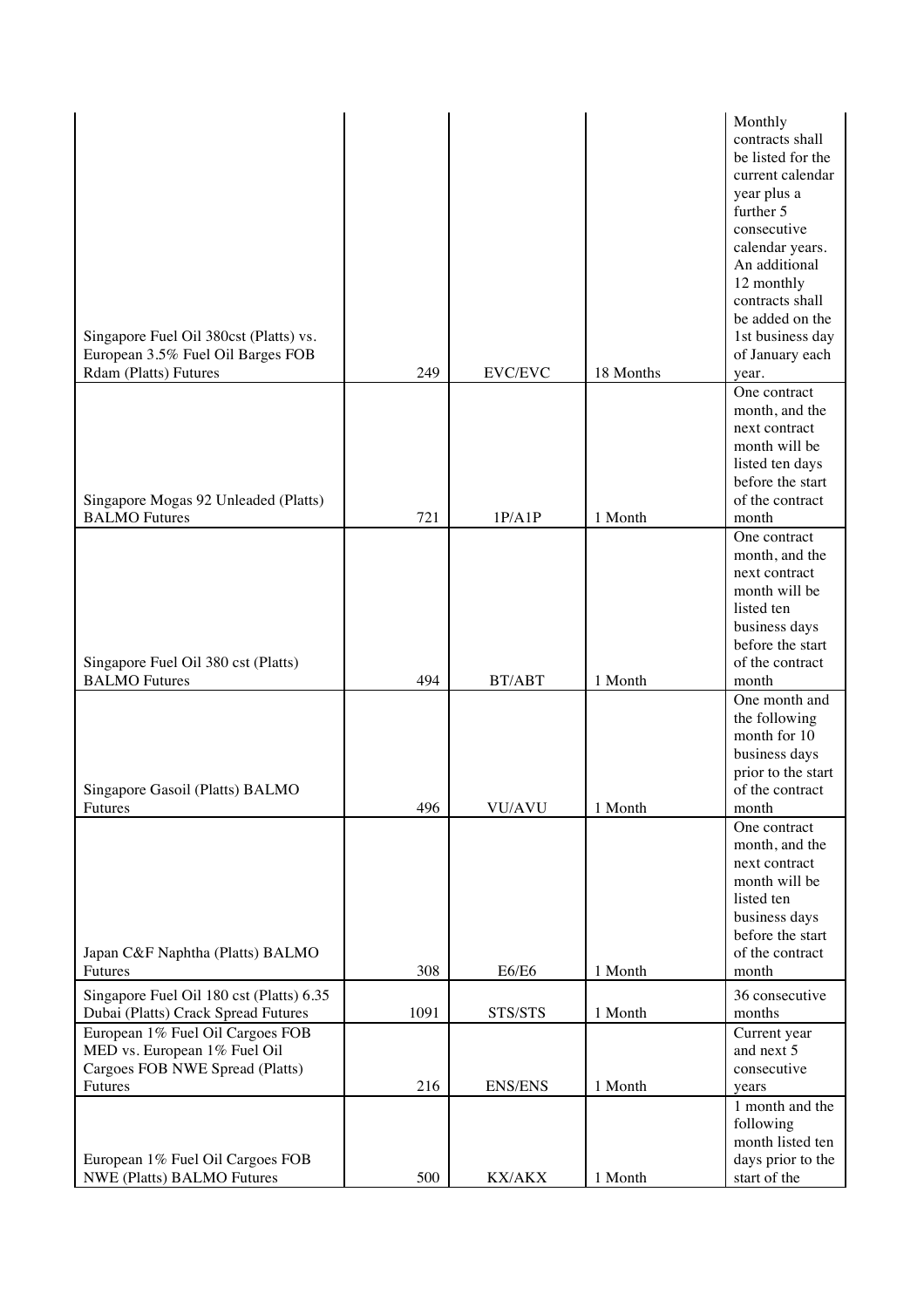|                                                                         |      |                   |                      | contract month                                 |
|-------------------------------------------------------------------------|------|-------------------|----------------------|------------------------------------------------|
|                                                                         |      |                   |                      |                                                |
| Gasoil 0.1 Cargoes CIF MED (Platts)<br>vs. Gasoil Futures               | 547  | Z5/AZ5            | 6 Months             | 48 consecutive<br>months                       |
| Singapore Fuel Oil 180 cst (Platts) 6.35                                |      |                   |                      | 36 consecutive                                 |
| <b>Brent Crack Spread Futures</b>                                       | 1093 | STR/STR           | 1 Month              | months                                         |
|                                                                         |      |                   |                      | $i\rightarrow i$ . The current<br>year and the |
|                                                                         |      |                   |                      | next 4 years. A                                |
|                                                                         |      |                   |                      | new calendar                                   |
|                                                                         |      |                   |                      | year will be<br>added following                |
|                                                                         |      |                   |                      | the termination                                |
|                                                                         |      |                   |                      | of trading in the                              |
|                                                                         |      |                   |                      | December                                       |
| 1.0% Fuel Oil Cargoes FOB NWE<br>(Platts) Crack Spread (1000mt) Futures | 142  | <b>FVB/FVB</b>    | 12 Months            | contract of the<br>current year                |
|                                                                         |      |                   |                      | One month and                                  |
|                                                                         |      |                   |                      | the following                                  |
|                                                                         |      |                   |                      | month for 10                                   |
| 3.5% Fuel Oil Cargoes FOB MED                                           |      |                   |                      | business days<br>prior to the start            |
| (Platts) vs. 3.5% Fuel Oil Barges FOB                                   |      |                   |                      | of the contract                                |
| Rdam (Platts) BALMO Futures                                             | 605  | 63/63             | 1 Month              | month                                          |
|                                                                         |      |                   |                      | Current year<br>and next 5                     |
| European 1% Fuel Oil Cargoes FOB                                        |      |                   |                      | consecutive                                    |
| <b>MED</b> (Platts) Futures                                             | 215  | <b>EFM/EFM</b>    | 1 Month              | calendar years                                 |
|                                                                         |      |                   |                      |                                                |
| Premium Unleaded Gasoline 10 ppm<br>Barges FOB Rdam (Platts) Futures    | 715  | 7L/A7L            | 6 Months             | 36 consecutive<br>months                       |
|                                                                         |      |                   |                      | 6 consecutive                                  |
| European 1% Fuel Oil Barges FOB                                         |      |                   |                      | years listed                                   |
| Rdam (Platts) Futures                                                   | 659  | UH/AUH            | 12 Months            | yearly                                         |
| European Jet Kerosene Cargoes CIF<br><b>NWE</b> (Platts) Futures        | 651  | UJ/AUJ            | 12 Months            | 36 consecutive<br>months                       |
|                                                                         |      |                   |                      | Current year                                   |
| European Diesel 10 ppm Barges FOB                                       | 730  | GT/AGT            | 12 Months            | and next 2                                     |
| Rdam (Platts) Futures                                                   |      |                   |                      | calendar years<br>The current                  |
| Brent CFD: Dated Brent (Platts) vs.                                     |      |                   |                      | week and next                                  |
| Brent Third Month (Platts) Daily                                        |      |                   |                      | 12 consecutive                                 |
| Futures                                                                 | 316  | 59/A59            | 1 Month              | calendar weeks                                 |
| European 3.5% Fuel Oil Cargoes FOB<br><b>MED</b> (Platts) Futures       | 661  | <b>UI/AUI</b>     | 1 Month              | 36 consecutive<br>months                       |
|                                                                         |      |                   |                      | One month and                                  |
|                                                                         |      |                   |                      | the following                                  |
|                                                                         |      |                   |                      | month for 10<br>business days                  |
|                                                                         |      |                   |                      | prior to the start                             |
| Singapore Jet Kerosene (Platts) vs.                                     |      |                   |                      | of the contract                                |
| Gasoil (Platts) BALMO Futures                                           | 657  | Z0/AZ0            | 1 Month              | month<br>36 consecutive                        |
| Singapore Mogas 95 Unleaded (Platts)<br>Futures                         | 653  | V0/AV0            | 1 Month              | months                                         |
| Singapore Gasoil 10 ppm (Platts) vs.                                    |      |                   |                      | 36 consecutive                                 |
| Singapore Gasoil (Platts) Futures                                       | 862  | STZ/STT<br>SP/ASP | 12 months<br>1 Month | months                                         |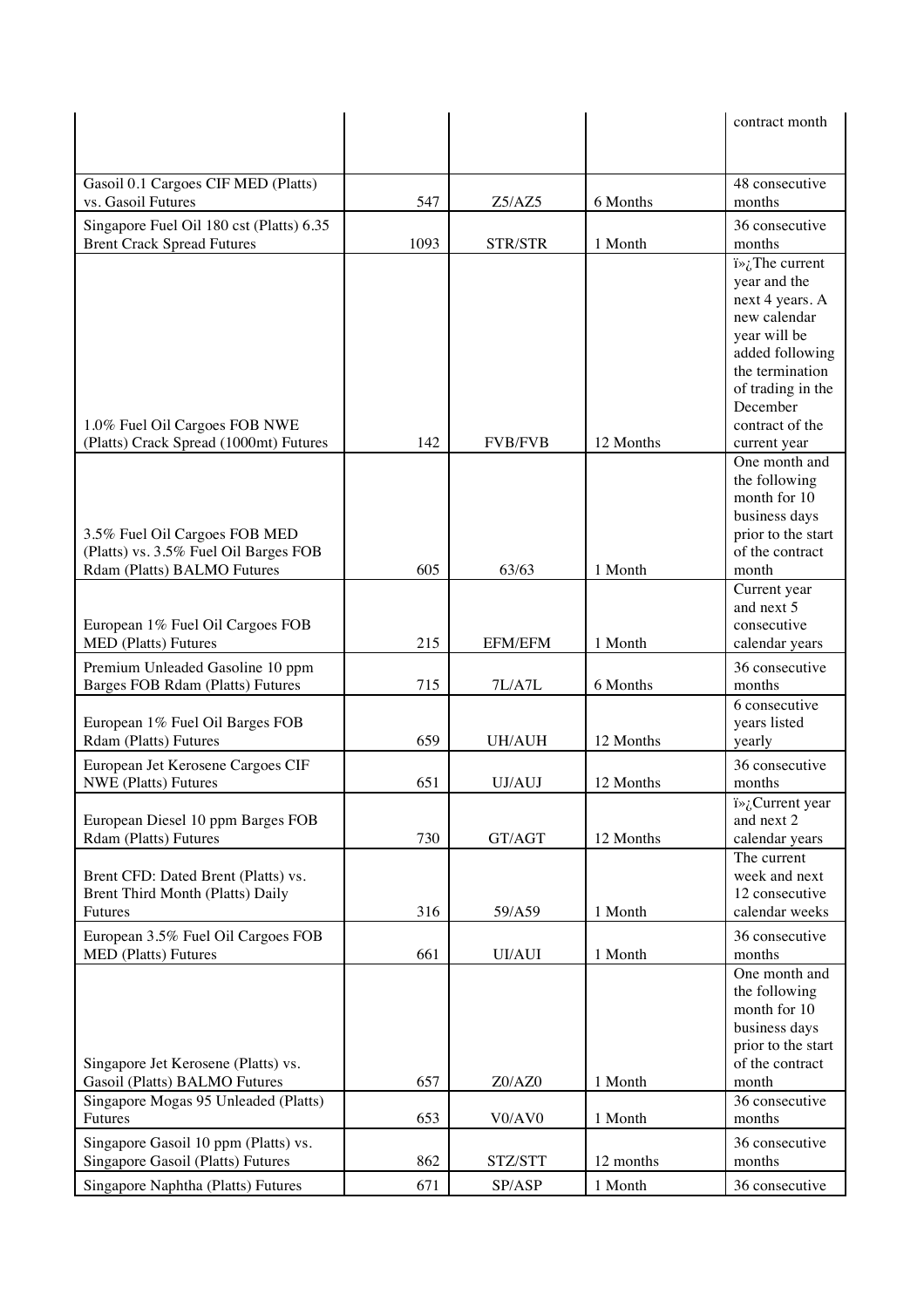|                                                                        |      |                |           | months                            |
|------------------------------------------------------------------------|------|----------------|-----------|-----------------------------------|
| 1% Fuel Oil Cargoes CIF MED (Platts)                                   |      |                |           | 36 consecutive                    |
| <b>Futures</b>                                                         | 418  | 1W/A1W         | 12 Months | months                            |
|                                                                        |      |                |           | 1 month and the                   |
|                                                                        |      |                |           | following                         |
|                                                                        |      |                |           | month listed ten                  |
|                                                                        |      |                |           | days prior to the<br>start of the |
| Mini European Naphtha (Platts)<br><b>BALMO</b> Futures                 | 1196 | <b>MEN/MEE</b> | 1 Month   | contract month                    |
|                                                                        |      |                |           | One month and                     |
|                                                                        |      |                |           | the following                     |
|                                                                        |      |                |           | month for 10                      |
|                                                                        |      |                |           | business days                     |
|                                                                        |      |                |           | prior to the start                |
| European Naphtha (Platts) Crack                                        |      |                |           | of the contract                   |
| <b>Spread BALMO Futures</b>                                            | 636  | 43/A43         | 1 Month   | month                             |
|                                                                        |      |                |           | $i\rightarrow i$ .12              |
| Singapore Jet Kerosene (Platts) Dubai<br>(Platts) Crack Spread Futures | 1223 | <b>KSD/ASD</b> | 1 Month   | consecutive<br>calendar months    |
| 1% Fuel Oil Cargoes CIF NWE (Platts)                                   |      |                |           | 36 consecutive                    |
| <b>Futures</b>                                                         | 419  | 1X/AIX         | 6 Months  | months                            |
|                                                                        |      |                |           | 1 month and the                   |
|                                                                        |      |                |           | following                         |
|                                                                        |      |                |           | month listed ten                  |
|                                                                        |      |                |           | days prior to the                 |
| Singapore Fuel Oil 180 cst (Platts) vs.                                |      |                |           | start of the                      |
| 380 cst (Platts) BALMO Futures                                         | 1192 | MSD/MSD        | 1 Month   | contract month                    |
|                                                                        |      |                |           | 36 consecutive                    |
| <b>Gasoil Mini Financial Futures</b>                                   | 531  | QA/AQA         | 12 Months | months                            |
| Diesel 10ppm Barges FOB Rdam                                           |      |                |           | 2 consecutive                     |
|                                                                        |      |                |           |                                   |
| (Platts) vs. Gasoil BALMO Futures                                      | 478  | 7X/7X          | 1 Month   | months                            |
| 3.5% Fuel Oil CIF MED (Platts)                                         |      |                |           | 48 consecutive                    |
| <b>Futures</b>                                                         | 471  | 7D/7D          | 1 Month   | months                            |
|                                                                        |      |                |           | One contract                      |
|                                                                        |      |                |           | month, and the<br>next contract   |
|                                                                        |      |                |           | month will be                     |
|                                                                        |      |                |           | listed ten                        |
|                                                                        |      |                |           | business days                     |
|                                                                        |      |                |           | before the start                  |
| Singapore Jet Kerosene (Platts)                                        |      |                |           | of the contract                   |
| <b>BALMO</b> Futures                                                   | 495  | BX/ABX         | 1 Month   | month                             |
|                                                                        |      |                |           | $i\rightarrow i$ , 24             |
| RME Biodiesel FOB Rdam (Argus)                                         |      |                |           | consecutive                       |
| (RED Compliant) Futures                                                | 1149 | <b>RBF/RBF</b> | 1 Month   | months<br>One contract            |
|                                                                        |      |                |           | month, and the                    |
|                                                                        |      |                |           | next contract                     |
|                                                                        |      |                |           | month will be                     |
|                                                                        |      |                |           | listed ten                        |
|                                                                        |      |                |           | business days                     |
|                                                                        |      |                |           | before the start                  |
| Mini Japan C&F Naphtha (Platts)                                        |      |                |           | of the contract                   |
| <b>BALMO</b> Futures                                                   | 1062 | E6M/E6M        | 1 Month   | month                             |
| Tokyo Bay Kerosene (RIM) Futures                                       | 1226 | <b>RMK/RMK</b> | 1 Month   | 6 consecutive<br>months           |
|                                                                        |      |                |           |                                   |
| East-West Naphtha: Japan C&F vs.<br>Cargoes CIF NWE Spread (Platts)    | 214  | EWN/EWN        | 12 Months | 36 consecutive<br>months          |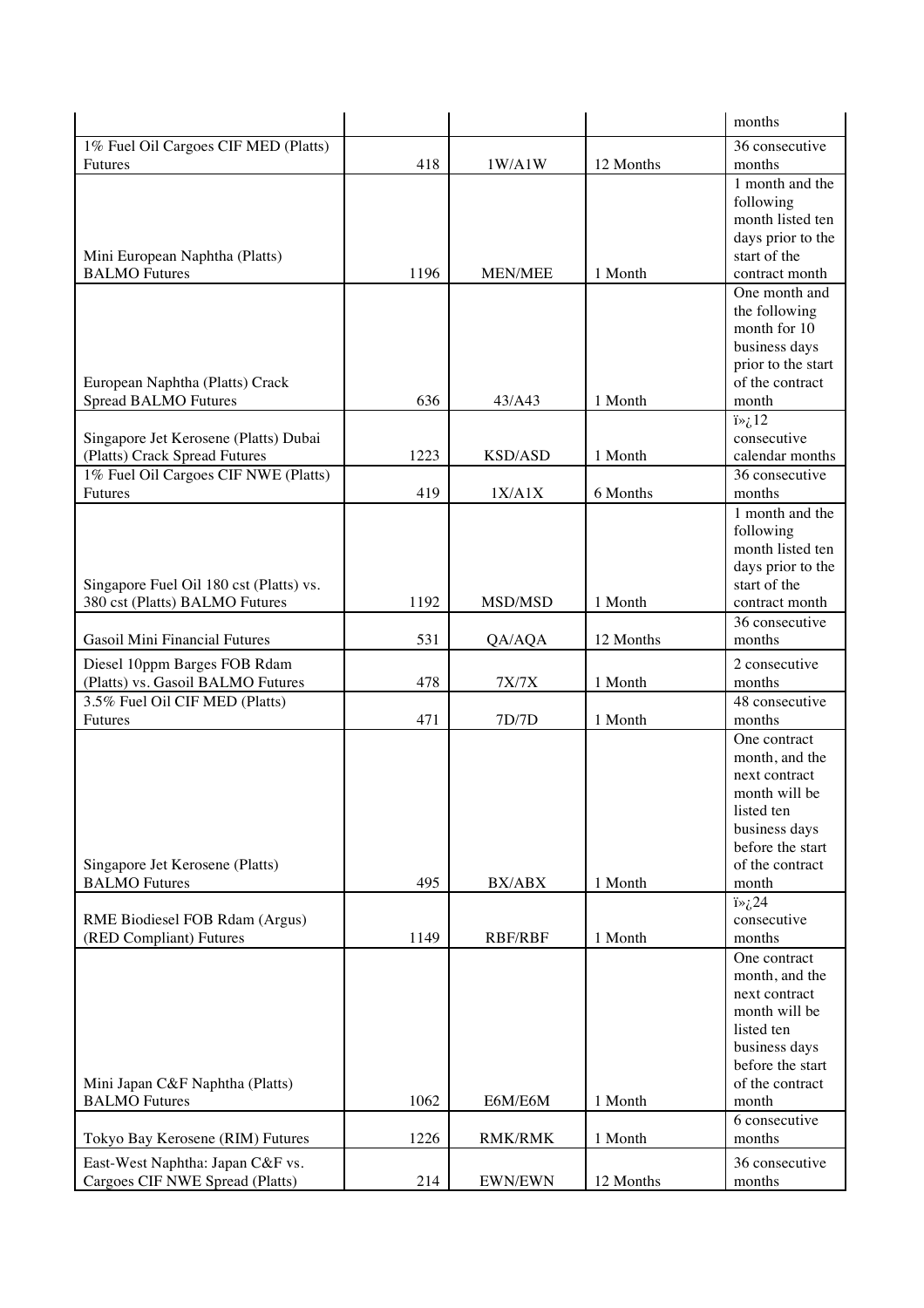| Futures                                                                                                                     |            |                |                    |                                                                                                                                                                                        |
|-----------------------------------------------------------------------------------------------------------------------------|------------|----------------|--------------------|----------------------------------------------------------------------------------------------------------------------------------------------------------------------------------------|
| Mini Singapore Fuel Oil 180 cst (Platts)                                                                                    |            |                |                    |                                                                                                                                                                                        |
| <b>BALMO</b> Futures<br>1% Fuel Oil Cargoes FOB NWE<br>(Platts) vs. 3.5% Fuel Oil Barges FOB<br>Rdam (Platts) BALMO Futures | 845<br>663 | 5L/5L<br>88/88 | 1 Month<br>1 Month | 1 month<br>One month and<br>the following<br>month for 10<br>business days<br>prior to the start<br>of the contract<br>month                                                           |
|                                                                                                                             |            |                |                    |                                                                                                                                                                                        |
| Mini European Jet Kero Cargoes CIF<br>NWE (Platts) vs. Gasoil Futures                                                       | 232        | MJC/MJC        | 12 Months          | 36 consecutive<br>months                                                                                                                                                               |
| Mini European 1% Fuel Oil Cargoes<br>FOB NWE (Platts) Futures                                                               | 585        | OB/OB          | 1 Month            | Current year<br>and next 4<br>consecutive<br>years                                                                                                                                     |
| Gasoil 0.1 Cargoes CIF NWE (Platts)<br>vs. Gasoil Futures                                                                   | 537        | <b>TU/ATU</b>  | 1 Month            | 52 consecutive<br>months                                                                                                                                                               |
| East-West Fuel Oil Spread (Platts)<br><b>BALMO</b> Futures                                                                  | 1082       | <b>EWB/EWB</b> | 1 Month            | 1 month and the<br>following<br>month listed 10<br>days prior to the<br>start of the<br>contract month                                                                                 |
| Singapore Mogas 97 Unleaded (Platts)<br>Futures                                                                             | 655        | X0/X0          | 1 Month            | 36 consecutive<br>months                                                                                                                                                               |
| Jet Barges FOB Rdam (Platts) vs.<br><b>Gasoil Futures</b>                                                                   | 723        | JR/AJR         | 6 Months           | The current year<br>and the next<br>year. A new<br>calendar year<br>will be added<br>following the<br>termination of<br>trading in the<br>December<br>contract of the<br>current year. |
|                                                                                                                             |            |                |                    |                                                                                                                                                                                        |
| Tokyo Bay Gasoline (RIM) Futures                                                                                            | 1225       | RMG/RMG        | 1 Month            | 6 consecutive<br>months                                                                                                                                                                |
| Mini Singapore Fuel Oil 380 cst (Platts)<br><b>BALMO</b> Futures                                                            | 1054       | MTB/MTB        | 1 Month            | One month and<br>the following<br>month listed 10<br>business days<br>prior to the start<br>of the contract<br>month.                                                                  |
| Gasoil 0.1 Cargoes CIF NWE (Platts)<br>Futures                                                                              | 536        | TW/TW          | 1 Month            | 36 consecutive<br>months                                                                                                                                                               |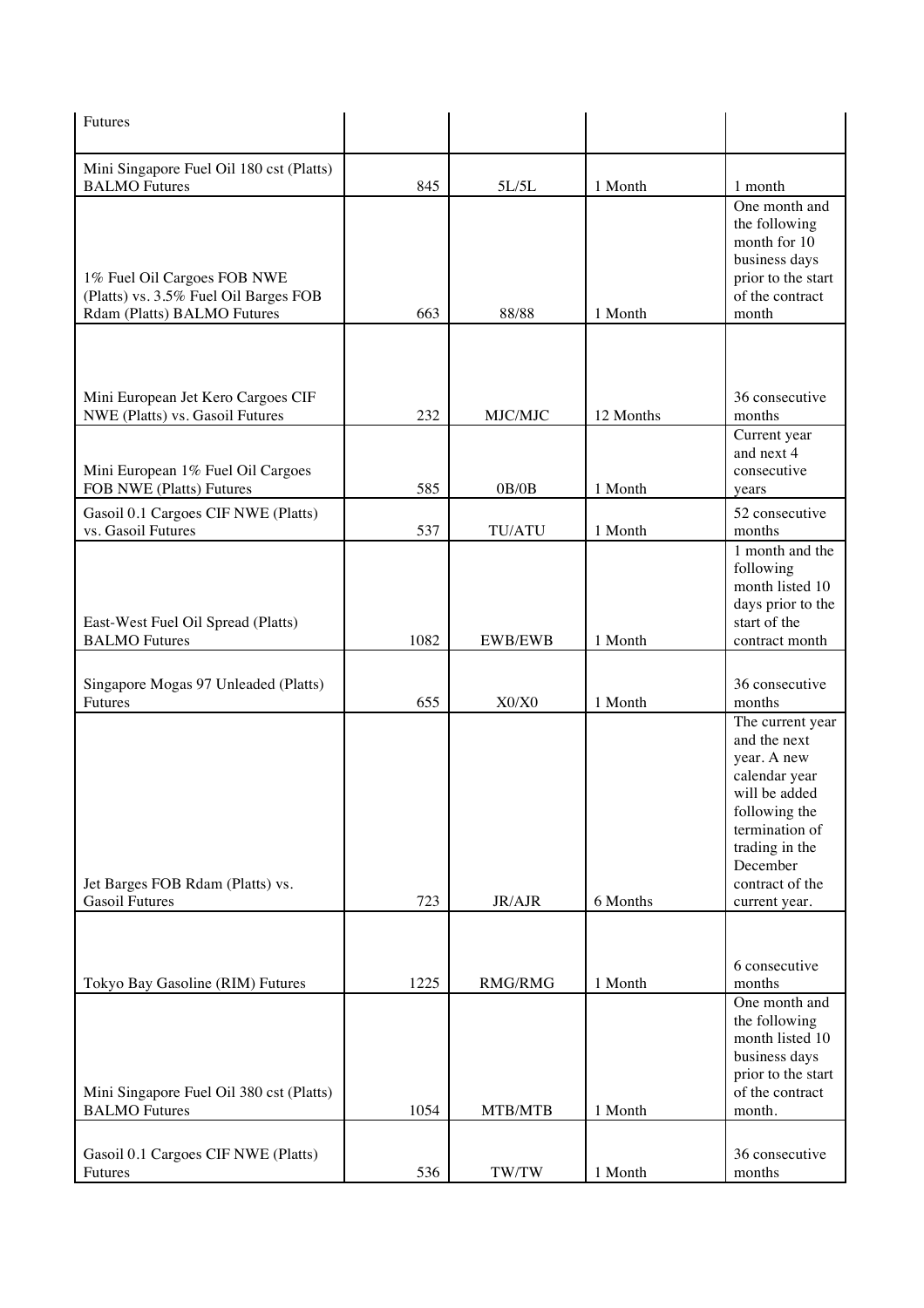| Gasoil 0.1 Barges FOB Rdam (Platts)                            |     |               |           | 36 consecutive                   |
|----------------------------------------------------------------|-----|---------------|-----------|----------------------------------|
| Futures                                                        | 532 | <b>VL/AVL</b> | 12 Months | months                           |
|                                                                |     |               |           | The current year                 |
|                                                                |     |               |           | and the next                     |
|                                                                |     |               |           | year. A new                      |
|                                                                |     |               |           | calendar year                    |
|                                                                |     |               |           | will be added                    |
|                                                                |     |               |           | following the                    |
|                                                                |     |               |           | termination of                   |
|                                                                |     |               |           | trading in the                   |
|                                                                |     |               |           | December<br>contract of the      |
| Mini ULSD 10ppm Cargoes CIF NWE<br>(Platts) vs. Gasoil Futures | 234 | MGN/MGN       | 1 Month   |                                  |
|                                                                |     |               |           | current year.                    |
|                                                                |     |               |           | The current year<br>and the next |
|                                                                |     |               |           | year. A new                      |
|                                                                |     |               |           | calendar year                    |
|                                                                |     |               |           | will be added                    |
|                                                                |     |               |           | following the                    |
|                                                                |     |               |           | termination of                   |
|                                                                |     |               |           | trading in the                   |
|                                                                |     |               |           | December                         |
| Mini European Diesel 10 ppm Barges                             |     |               |           | contract of the                  |
| FOB Rdam (Platts) vs. Gasoil Futures                           | 737 | MUD/MUD       | 1 Month   | current year.                    |
|                                                                |     |               |           | One month and                    |
|                                                                |     |               |           | the following                    |
|                                                                |     |               |           | month for 10                     |
|                                                                |     |               |           | business days                    |
| Premium Unleaded Gasoline 10 ppm                               |     |               |           | prior to the start               |
| Barges FOB Rdam (Platts) BALMO                                 |     |               |           | of the contract                  |
| <b>Futures</b>                                                 | 716 | 7N/7N         | 1 Month   | month                            |
|                                                                |     |               |           | One month and                    |
|                                                                |     |               |           | the following                    |
|                                                                |     |               |           | month for 10                     |
|                                                                |     |               |           | business days                    |
|                                                                |     |               |           | prior to the start               |
| Mini European 3.5% Fuel Oil Barges                             |     |               |           | of the contract                  |
| FOB Rdam (Platts) BALMO Futures                                | 843 | 0E/0E         | 1 Month   | month                            |
|                                                                |     |               |           |                                  |
| Japan C&F Naphtha (Platts) Brent                               |     |               |           | 36 consecutive                   |
| <b>Crack Spread Futures</b>                                    | 580 | JB/AJB        | 1 Month   | months                           |
|                                                                |     |               |           | The current year                 |
|                                                                |     |               |           | and the next                     |
|                                                                |     |               |           | year. A new                      |
|                                                                |     |               |           | calendar year                    |
|                                                                |     |               |           | will be added                    |
|                                                                |     |               |           | following the                    |
|                                                                |     |               |           | termination of                   |
|                                                                |     |               |           | trading in the                   |
|                                                                |     |               |           | December                         |
| Gasoil 50 ppm Barges FOB Rdam                                  |     |               |           | contract of the                  |
| (Platts) vs. Gasoil Futures                                    | 997 | GRS/GRS       | 1 Month   | current year.                    |
|                                                                |     |               |           |                                  |
|                                                                |     |               |           |                                  |
| Gasoil 0.1 Barges FOB Rdam (Platts)                            |     |               |           | 2 consecutive                    |
| vs. Gasoil BALMO Futures                                       | 475 | 6V/A6V        | 1 Month   | months                           |
| Argus Gasoline Eurobob Oxy Barges                              |     |               |           | Current year                     |
| NWE Crack Spread (1000mt) Futures                              | 146 | EOB/EOB       | 1 Month   | and next 4                       |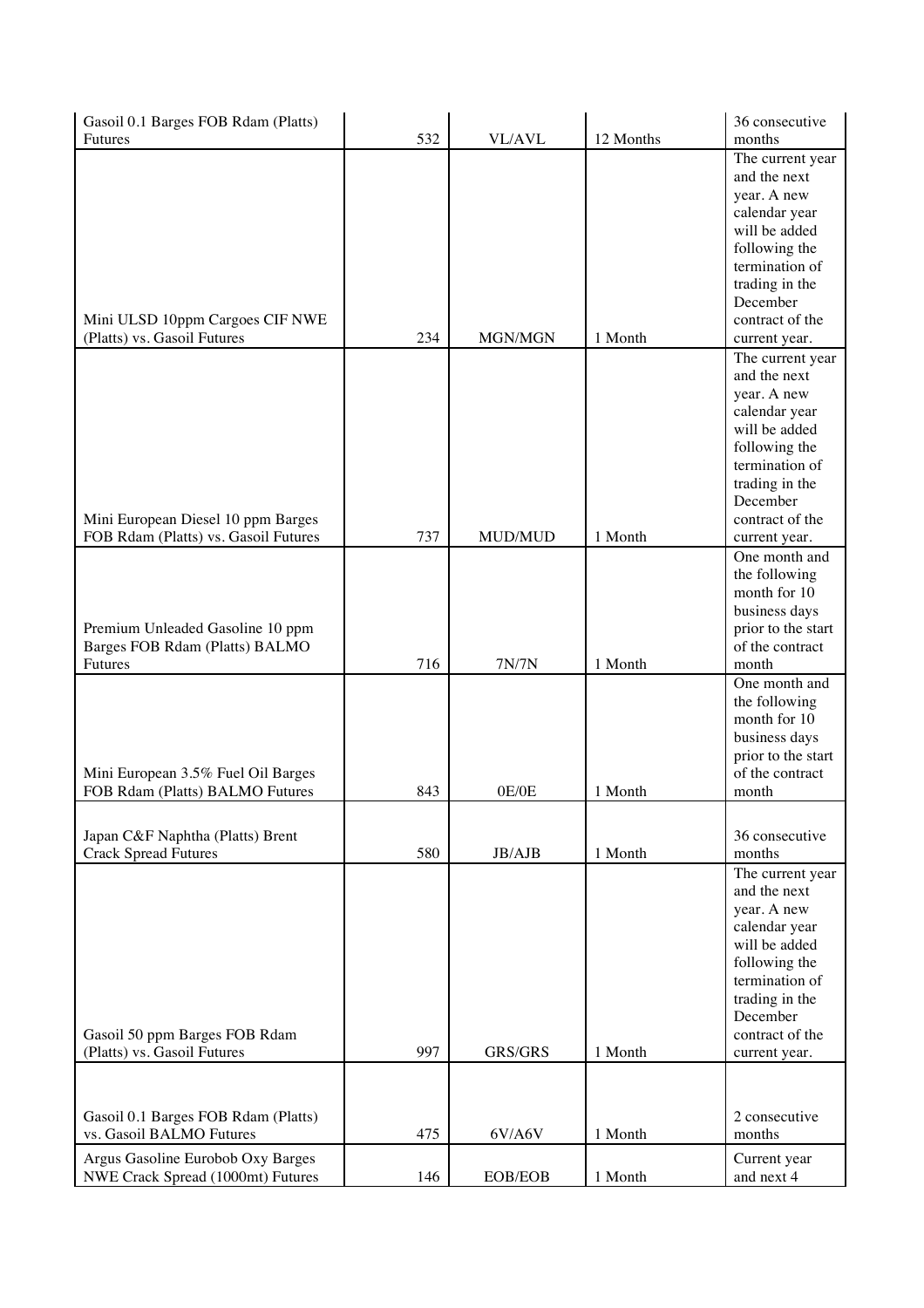|                                                                    |      |                |           | consecutive<br>calendar years         |
|--------------------------------------------------------------------|------|----------------|-----------|---------------------------------------|
|                                                                    |      |                |           | $i\rightarrow i$ month and            |
|                                                                    |      |                |           | the following                         |
|                                                                    |      |                |           | month listed ten                      |
|                                                                    |      |                |           | days prior to the                     |
| Gasoil 50 ppm Barges FOB Rdam<br>(Platts) vs. Gasoil BALMO Futures | 996  | <b>GRB/GRB</b> | 1 Month   | start of the<br>contract month        |
|                                                                    |      |                |           |                                       |
|                                                                    |      |                |           | 12 consecutive                        |
| East-West Gasoline Spread (Platts-<br>Argus) Futures               | 1235 | EWG/EWG        | 1 Month   | months                                |
|                                                                    |      |                |           | 1 month and the                       |
|                                                                    |      |                |           | following                             |
|                                                                    |      |                |           | month listed ten                      |
| Naphtha Cargoes CIF NWE (Platts)                                   |      |                |           | days prior to the                     |
| Crack Spread (1000mt) BALMO<br>Futures                             | 149  | NBB/NBB        | 1 Month   | start of the<br>contract month        |
|                                                                    |      |                |           | 1 month and the                       |
|                                                                    |      |                |           | following                             |
|                                                                    |      |                |           | month for 10                          |
|                                                                    |      |                |           | business days                         |
| 1% Fuel Oil Cargoes CIF MED (Platts)                               |      |                |           | prior to the start<br>of the contract |
| <b>BALMO</b> Futures                                               | 1194 | FOB/AOB        | 1 Month   | month.                                |
|                                                                    |      |                |           |                                       |
| Mini 3.5% Fuel Oil Cargoes FOB MED                                 |      |                |           | 36 consecutive                        |
| (Platts) Financial Futures                                         | 1248 | MMF/MMF        | 1 Month   | months                                |
|                                                                    |      |                |           | The current year                      |
|                                                                    |      |                |           | and the next                          |
|                                                                    |      |                |           | year. A new<br>calendar year          |
|                                                                    |      |                |           | will be added                         |
|                                                                    |      |                |           | following the                         |
|                                                                    |      |                |           | termination of                        |
|                                                                    |      |                |           | trading in the<br>December            |
| Mini ULSD 10ppm Cargoes CIF MED                                    |      |                |           | contract of the                       |
| (Platts) vs. Gasoil Futures                                        | 231  | <b>UCM/UCM</b> | 1 Month   | current year.                         |
|                                                                    |      |                |           |                                       |
|                                                                    |      |                |           | $\overline{2}$                        |
| Daily European Naphtha CIF NWE                                     |      |                |           | i» ¿consecutive                       |
| (Platts) Futures                                                   | 236  | NCP/NCP        | 1 Month   | month                                 |
| ULSD 10ppm Cargoes CIF NWE                                         |      |                |           | 36 consecutive                        |
| (Platts) Futures                                                   | 538  | TY/ATY         | 6 Months  | months<br>5 consecutive               |
| Mini European 1% Fuel Oil Barges                                   |      |                |           | years listed                          |
| FOB Rdam (Platts) Futures                                          | 741  | T0/AT0         | 12 Months | yearly                                |
|                                                                    |      |                |           | 1 month and the                       |
|                                                                    |      |                |           | following                             |
|                                                                    |      |                |           | month listed ten<br>days prior to the |
| European 3.5% Fuel Oil Cargoes FOB                                 |      |                |           | start of the                          |
| MED (Platts) BALMO Futures                                         | 212  | <b>EFF/EFF</b> | 1 Month   | contract month                        |
|                                                                    |      |                |           |                                       |
| Mini 1% Fuel Oil Cargoes FOB MED                                   |      |                |           | 36 consecutive                        |
| (Platts) Futures                                                   | 1247 | MFD/MFD        | 1 Month   | months                                |
| Gasoil 0.1 Cargoes CIF NWE (Platts)                                | 476  | 4V/4V          | 1 Month   | 2 consecutive                         |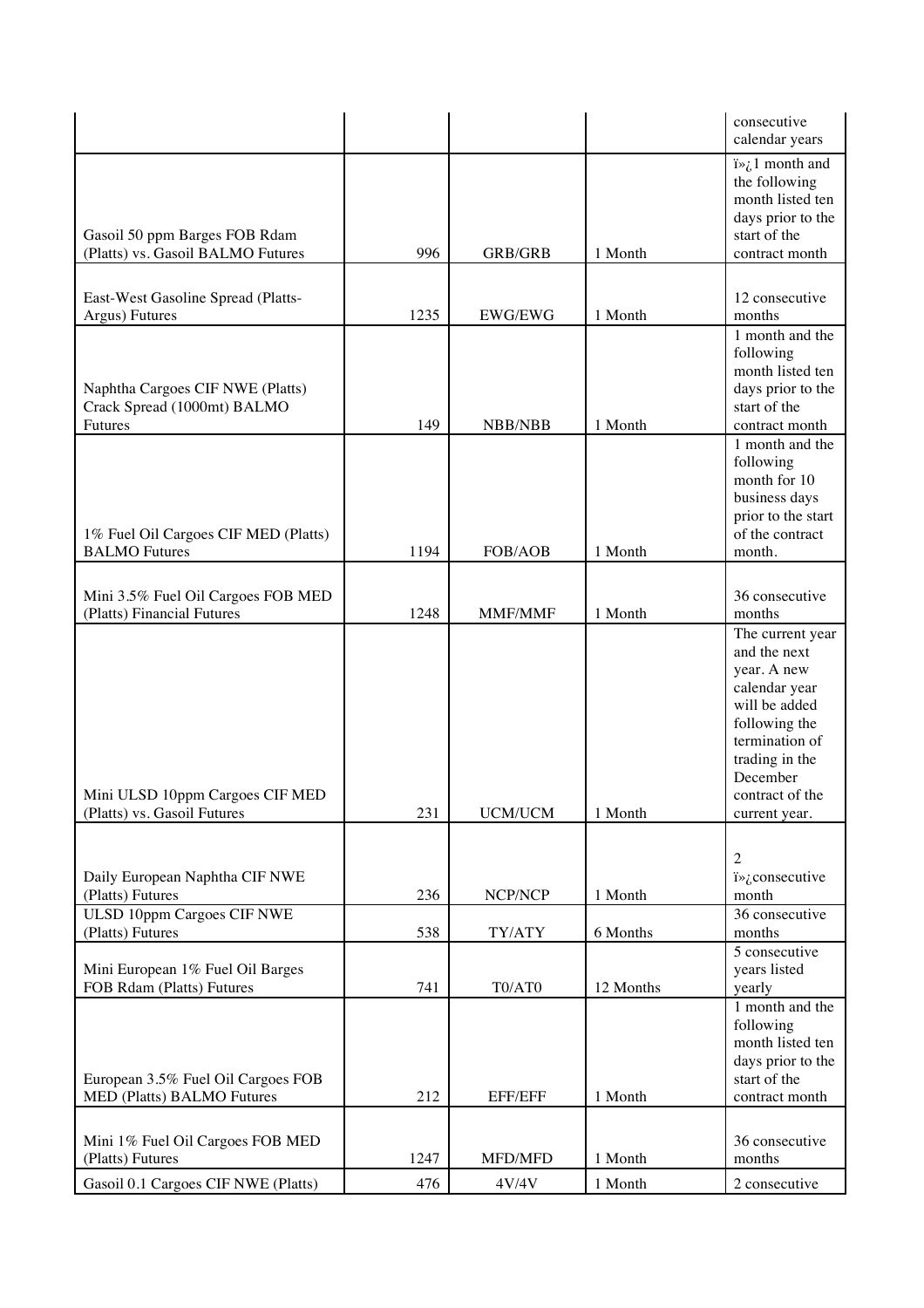| vs. Gasoil BALMO Futures                                                    |      |                |           | months                                                                                                                                                                                 |
|-----------------------------------------------------------------------------|------|----------------|-----------|----------------------------------------------------------------------------------------------------------------------------------------------------------------------------------------|
| Singapore Gasoil 10 ppm (Platts)<br><b>BALMO</b> Futures                    | 864  | STL/STL        | 1 Month   | One contract<br>month, and the<br>next contract<br>month will be<br>listed ten<br>business days<br>before the start<br>of the contract<br>month.                                       |
| Gasoil 0.1 Cargoes CIF MED (Platts)<br>vs. Gasoil BALMO Futures             | 473  | 8W/8W          | 1 Month   | One contract<br>month, and the<br>next contract<br>month will be<br>listed ten<br>business days<br>before the start<br>of the contract<br>month.                                       |
| Singapore Fuel Oil 180 cst (Platts)<br><b>Brent Crack Spread Futures</b>    | 213  | SFC/SFC        | 12 Months | Current year<br>and next 5<br>consecutive<br>years                                                                                                                                     |
| ULSD 10ppm Cargoes CIF MED<br>(Platts) Futures                              | 548  | Z6/Z6          | 1 Month   | 48 consecutive<br>months                                                                                                                                                               |
| Mini European 1% Fuel Oil Cargoes<br>FOB NWE (Platts) BALMO Futures         | 586  | 0C/0C          | 1 Month   | One month and<br>the following<br>month for 10<br>business days<br>prior to the start<br>of the contract<br>month                                                                      |
| Brent (Euro Denominated) Financial<br><b>Futures</b>                        | 1055 | <b>IBE/IBE</b> | 1 Month   | Current year<br>and next 8<br>consecutive<br>calendar years                                                                                                                            |
| FAME 0 Biodiesel FOB Rdam (Argus)<br>(RED Compliant) Futures                | 1147 | FBD/FBD        | 1 Month   | $i\rightarrow i$ ,24<br>consecutive<br>months                                                                                                                                          |
| Singapore Mogas 92 Unleaded (Platts)<br>Dubai (Platts) Crack Spread Futures | 1084 | 1ND/1NA        | 1 Month   | 12 consecutive<br>months                                                                                                                                                               |
| Mini Gasoil 0.1 Barges FOB Rdam<br>(Platts) vs. Gasoil Futures              | 745  | MGB/MGB        | 1 Month   | $i\rightarrow i$ , 23<br>consecutive<br>months                                                                                                                                         |
| Mini Gasoil 0.1 Cargoes CIF NWE<br>(Platts) vs. Gasoil Futures              | 235  | MGF/MGF        | 1 Month   | The current year<br>and the next<br>year. A new<br>calendar year<br>will be added<br>following the<br>termination of<br>trading in the<br>December<br>contract of the<br>current year. |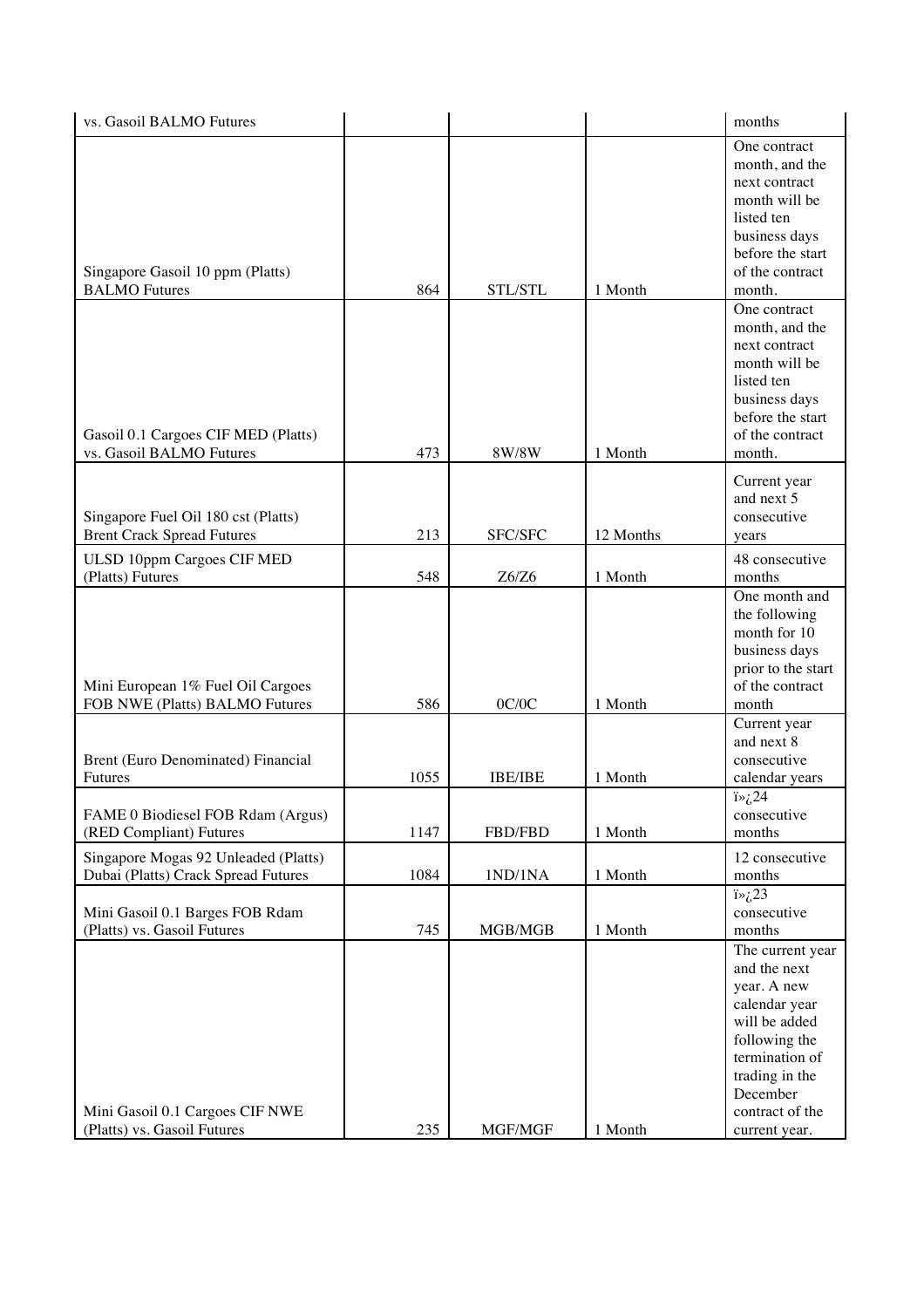| Singapore Fuel Oil 380 cst (Platts) 6.35<br>Dubai (Platts) Crack Spread Futures | 1092 | STI/STI       | 1 Month                                          | 36 consecutive<br>months                                                                                          |
|---------------------------------------------------------------------------------|------|---------------|--------------------------------------------------|-------------------------------------------------------------------------------------------------------------------|
| <b>Gasoil BALMO Futures</b>                                                     | 482  | U9/U9         | 1 Month                                          | One month and<br>the following<br>month for 10<br>business days<br>prior to the start<br>of the contract<br>month |
| EuroBob Gasoline 10 ppm Barges FOB<br>Rdam (Platts) Futures                     | 717  | 7P/7P         | 1 Month                                          | 36 consecutive<br>months                                                                                          |
| Henry Hub Natural Gas Futures                                                   | 220  | ${\rm NG/NG}$ | The current year<br>plus the next eight<br>years | 118 consecutive<br>months                                                                                         |
| Henry Hub Natural Gas Last Day<br><b>Financial Futures</b>                      | 508  | NN/NN         | The current year<br>plus the next eight<br>years | 118 consecutive<br>months                                                                                         |
| Henry Hub Natural Gas Last Day<br>Physically-Delivered Futures                  | 1156 | MNG/MNG       | The current year<br>plus the next eight<br>years | 118 consecutive<br>months                                                                                         |
| Coal (API2) CIF ARA (ARGUS-<br>McCloskey) Futures                               | 926  | MTF/MTF       | 18 Months                                        | Monthly for 5<br>consecutive<br>years                                                                             |
| Coal (API4) FOB Richards Bay<br>(ARGUS-McCloskey) Futures                       | 928  | MFF/MFF       | 18 Months                                        | Monthly for 5<br>consecutive<br>years                                                                             |
| Central Appalachian Coal Futures                                                | 260  | QL/QLD        | Same as Clearing                                 | Current year<br>and next 4 years                                                                                  |
| CSX Coal (Platts OTC Broker Index)<br>Futures                                   | 261  | QX/QXB        | 18 Months                                        | Monthly for 5<br>consecutive<br>years                                                                             |
| Powder River Basin Coal (Platts OTC<br><b>Broker Index) Futures</b>             | 262  | QP/QP         | 18 Months                                        | Monthly for 5<br>consecutive<br>years                                                                             |
| Mont Belvieu LDH Propane (OPIS)<br>Futures                                      | 409  | B0/B0         | 18 Months                                        | Current year<br>and next 3 years                                                                                  |
| Mont Belvieu Normal Butane (OPIS)<br>Futures                                    | 411  | D0/AD0        | 1 Month                                          | Current year<br>and next 3 years<br>Every month for                                                               |
| Argus Propane (Saudi Aramco) Futures                                            | 589  | 9N/A9N        | 1 Month                                          | 48 consecutive<br>months                                                                                          |
| European Propane CIF ARA (Argus)<br>Futures                                     | 578  | PS/APS        | 1 Month                                          | Every month for<br>36 consecutive<br>months                                                                       |
| Coal (API 8) cfr South China<br>(Argus/McCloskey) Futures                       | 1113 | SSI/SSI       | 1 Month                                          | Current year<br>and next full<br>year                                                                             |
| Mont Belvieu Spot Ethylene In-Well                                              |      |               |                                                  | Every month for<br>24 consecutive                                                                                 |
| (PCW) Futures                                                                   | 242  | MBE/MBE       | 1 Month                                          | months                                                                                                            |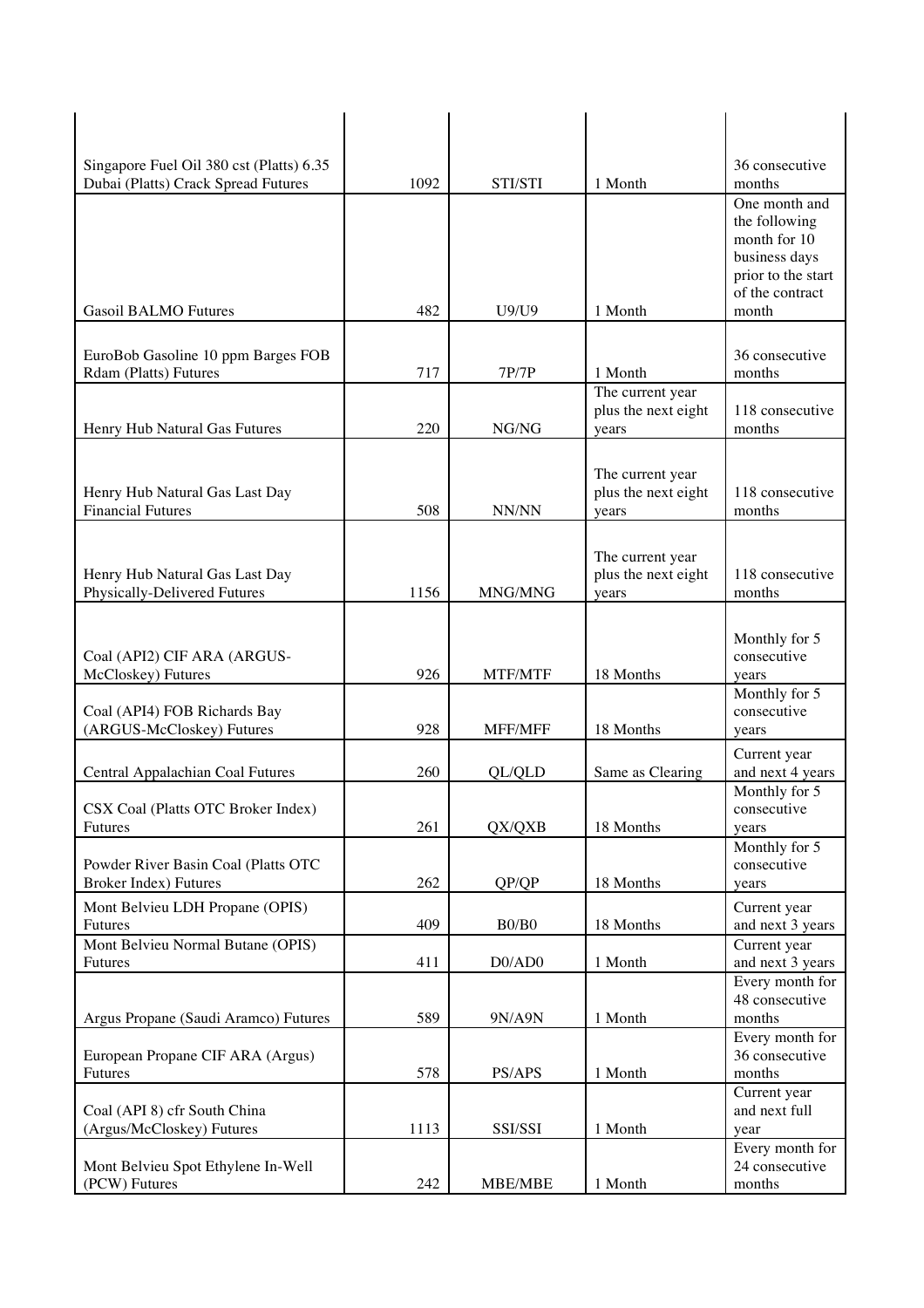| European Propane CIF ARA (Argus)<br><b>BALMO</b> Futures | 584 | 32/A32                                      | 1 Month of dailies | Every day for 2<br>consecutive<br>months |
|----------------------------------------------------------|-----|---------------------------------------------|--------------------|------------------------------------------|
|                                                          |     |                                             |                    | Monthly                                  |
|                                                          |     |                                             |                    | contracts will                           |
|                                                          |     |                                             |                    | list current year<br>plus plus next      |
| Indonesian Coal (McCloskey sub-                          |     |                                             |                    | full calendar                            |
| bituminous) Futures                                      | 294 | MCC/MCC                                     | 1 Month            | year                                     |
|                                                          |     |                                             |                    | Every month for                          |
|                                                          | 590 | <b>7E/A7E</b>                               | 1 Month            | 48 consecutive<br>months                 |
| Argus Propane Far East Index Futures                     |     |                                             |                    | Every month for                          |
| Mont Belvieu Natural Gasoline (OPIS)                     |     |                                             |                    | 4 consecutive                            |
| <b>Futures</b>                                           | 405 | 7Q/A7Q                                      | 1 Month            | years                                    |
| Mont Belvieu Normal Butane LDH                           |     |                                             |                    | Current year                             |
| (OPIS) Futures                                           | 395 | MNB/MNB                                     | 1 Month            | and next 4 years                         |
|                                                          |     |                                             |                    | Every month for<br>24 consecutive        |
| Mont Belvieu Ethylene (PCW)<br><b>Financial Futures</b>  | 602 | MBN/MBR                                     | 1 Month            | months                                   |
| PGP Polymer Grade Propylene (PCW)                        |     |                                             |                    | Current year                             |
| <b>Financial Futures</b>                                 | 711 | PGP/PGG                                     | 1 Month            | and next 2 years                         |
| European Propane CIF ARA (Argus)                         |     |                                             |                    |                                          |
| vs. Naphtha Cargoes CIF NWE (Platts)                     |     |                                             |                    | 36 consecutive                           |
| Futures                                                  | 396 | <b>EPN/EPN</b>                              | 12 Months          | months                                   |
|                                                          |     |                                             |                    | Current year                             |
| Mont Belvieu Ethane (OPIS) Futures                       | 410 | CO/AC0                                      | 1 Month            | and next 3 years<br>Every month for      |
| Ethanol T2 FOB Rdam Including Duty                       |     |                                             |                    | 36 consecutive                           |
| (Platts) Futures                                         | 194 | Z1/AZ1                                      | 1 Month            | months                                   |
|                                                          |     |                                             |                    | Every month for                          |
|                                                          |     |                                             |                    | 36 consecutive                           |
| NY Ethanol (Platts) Futures                              | 583 | EZ/AEZ                                      | 1 Month            | months                                   |
| Conway Propane (OPIS) Futures                            | 257 | 8K/A8K                                      | 1 Month            | Current year<br>and next 3 years         |
|                                                          |     |                                             |                    | Every day for 2                          |
| Mont Belvieu Normal Butane (OPIS)                        |     |                                             |                    | consecutive                              |
| <b>BALMO</b> Futures                                     | 299 | 8J/ASJ                                      | 1 Month            | months                                   |
|                                                          |     |                                             |                    | Every day for 2                          |
| Mont Belvieu LDH Propane (OPIS)<br><b>BALMO</b> Futures  | 296 | 8O/A8O                                      | 1 Month            | consecutive<br>months                    |
| Mont Belvieu Iso-Butane (OPIS)                           |     |                                             |                    | Current year                             |
| <b>Futures</b>                                           | 406 | 8I/A8I                                      | 1 Month            | and next 3 years                         |
| Argus Propane Far East Index vs.                         |     |                                             |                    | Every month for                          |
| European Propane CIF ARA (Argus)                         |     |                                             |                    | 36 consecutive                           |
| Futures                                                  | 581 | 91/A91                                      | 1 Month            | months                                   |
| Freight Route TC5 (Platts) Futures                       | 682 | TH/TH                                       | 1 Month            | 36 months                                |
|                                                          |     |                                             |                    | Every month for                          |
| Propane Non-LDH Mont Belvieu                             |     |                                             |                    | 48 consecutive                           |
| (OPIS) Futures                                           | 414 | 1R/AIR                                      | 1 Month            | months                                   |
| Freight Route TC2 (Baltic) Futures                       | 683 | $\mathrm{T}\mathrm{M}/\mathrm{T}\mathrm{M}$ | 1 Month            | 36 months                                |
|                                                          |     |                                             |                    | Every day for 2                          |
| Argus Propane Far East Index BALMO<br>Futures            | 588 | 22/22                                       | 1 Month            | consecutive<br>months                    |
| HDPE High Density Polyethylene                           |     |                                             |                    | Every month for                          |
| (PCW) Financial Futures                                  | 139 | HPE/HPE                                     | 1 Month            | 24 consecutive                           |